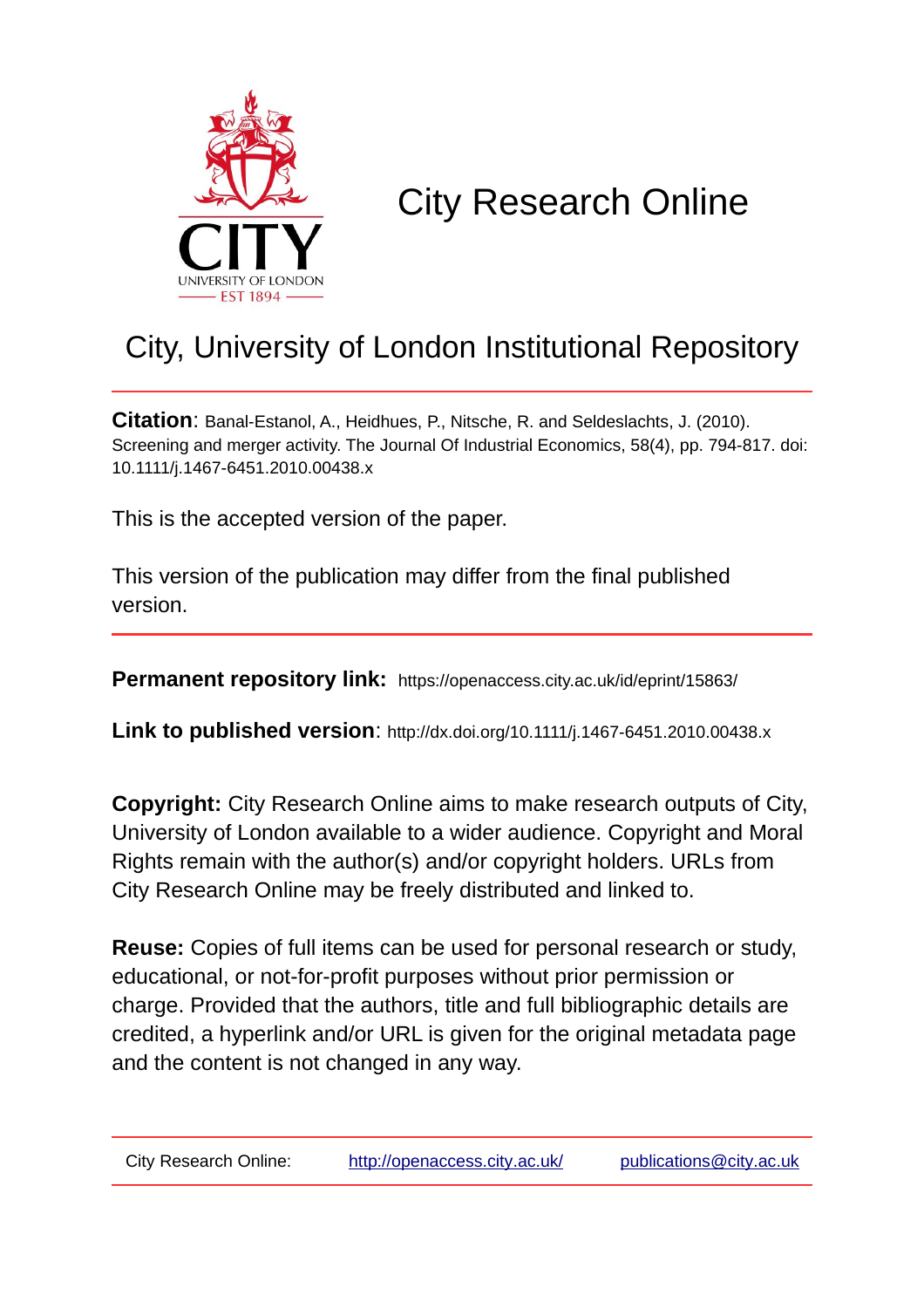# SCREENING AND MERGER ACTIVITY

Albert Banal-Estañol Paul Heidhues Rainer Nitsche

Jo Seldeslachts∗†

#### Abstract

In our paper targets, by setting a reserve price, screen acquirers on their (expected) ability to generate merger-specific synergies. Both empirical evidence and many merger models suggest that the difference between high- and low-synergy mergers becomes smaller during booms. Thus, the target's opportunity cost for sorting out relatively less fitting acquirers increases and, hence, targets screen less tightly during booms, which leads to a hike in merger activity. Our screening mechanism not only predicts that merger activity

<sup>∗</sup>Albert Banal-Esta˜nol: City University of London and Universitat Pompeu Fabra, Departament d'Economia i Empresa, Universitat Pompeu Fabra, Jaume I, Office 20.2E26, Ramon Trias Fargas, 25- 27, 08005 Barcelona, Spain, e-mail: albert.banalestanol@upf.edu. Paul Heidhues(corresponding author): University of Bonn and CEPR, Department of Economics, Adenauerallee 24-42, 53113 Bonn, Germany, email: heidhues@uni-bonn.de. Rainer Nitsche: European School of Management and Technology (ESMT), Schlossplatz 1, 10178 Berlin, Germany, e-mail: nitsche@esmt.org. Jo Seldeslachts: University of Amsterdam and WZB, Reichpietschufer 50, 10785 Berlin, Germany, e-mail: seldeslachts@wzb.eu.

†This paper was previously titled "Merger Clusters during Economic Booms". We thank Yeon-Koo Che, Tomaso Duso, Ulrike Malmendier, Chrysovalantou Milliou, Marco Ottaviani, Johan Stennek, Burcin Yurtoglu, three anonymous referees as well as participants at ASSET 2005, EARIE 2008, Jornadas de Economia Industrial 2005, and Simposio de Analisis Economico 2005 for comments and criticisms. Paul Heidhues gratefully acknowledges financial support from the Deutsche Forschungsgemeinschaft through SFB TR/15. Jo Seldeslachts gratefully acknowledges financial support from the EC 5th Framework Programme Research Training Network (HPRN-CT-2002-00224) and the Research Network for Innovation and Competition (RNIC).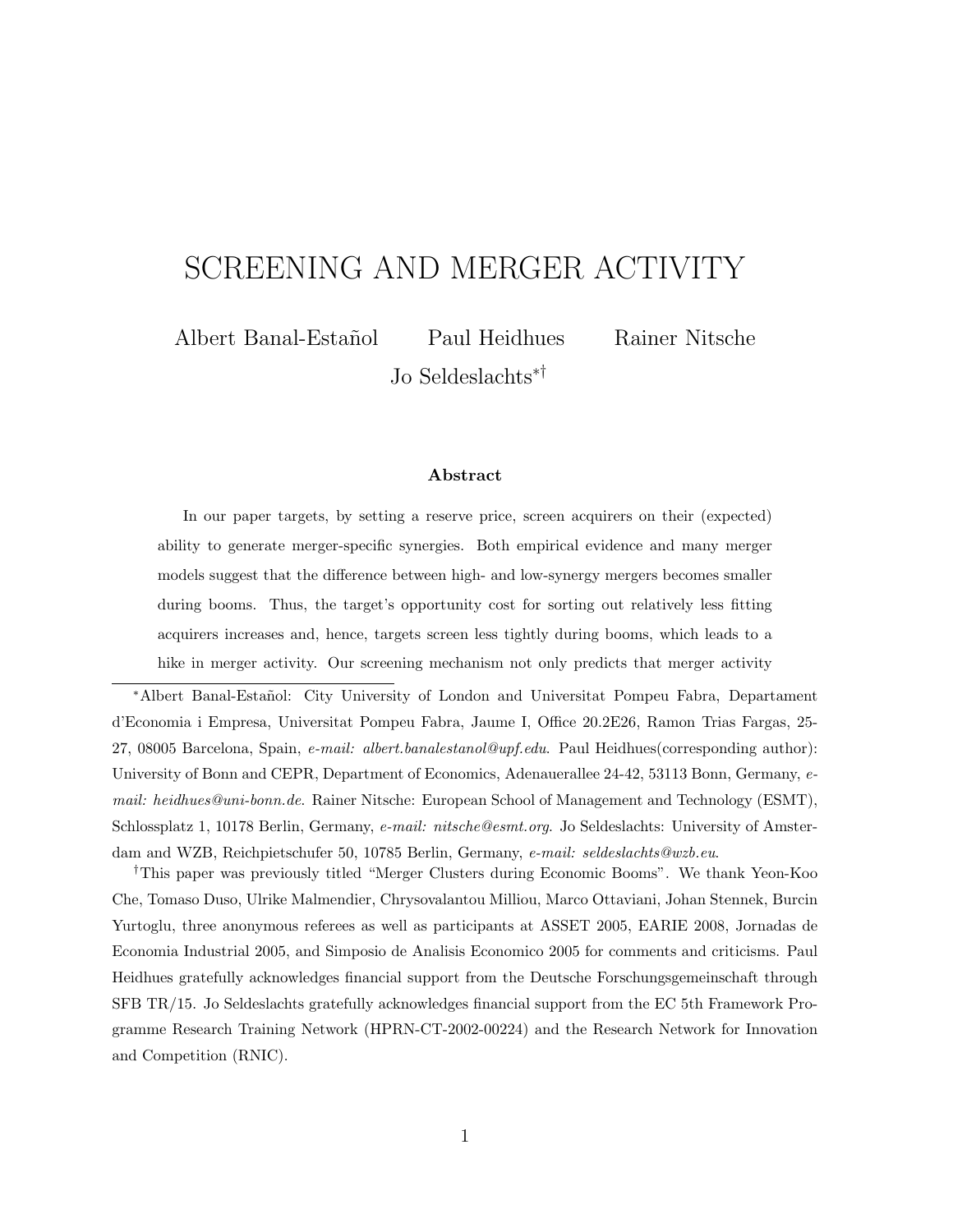is intense during booms and subdued during recessions but is also consistent with other stylized facts about takeovers and generates novel testable predictions.

JEL Classification Numbers: D21, D80, L11.

Key Words: Takeovers, Merger Waves, Defense Tactics, Screening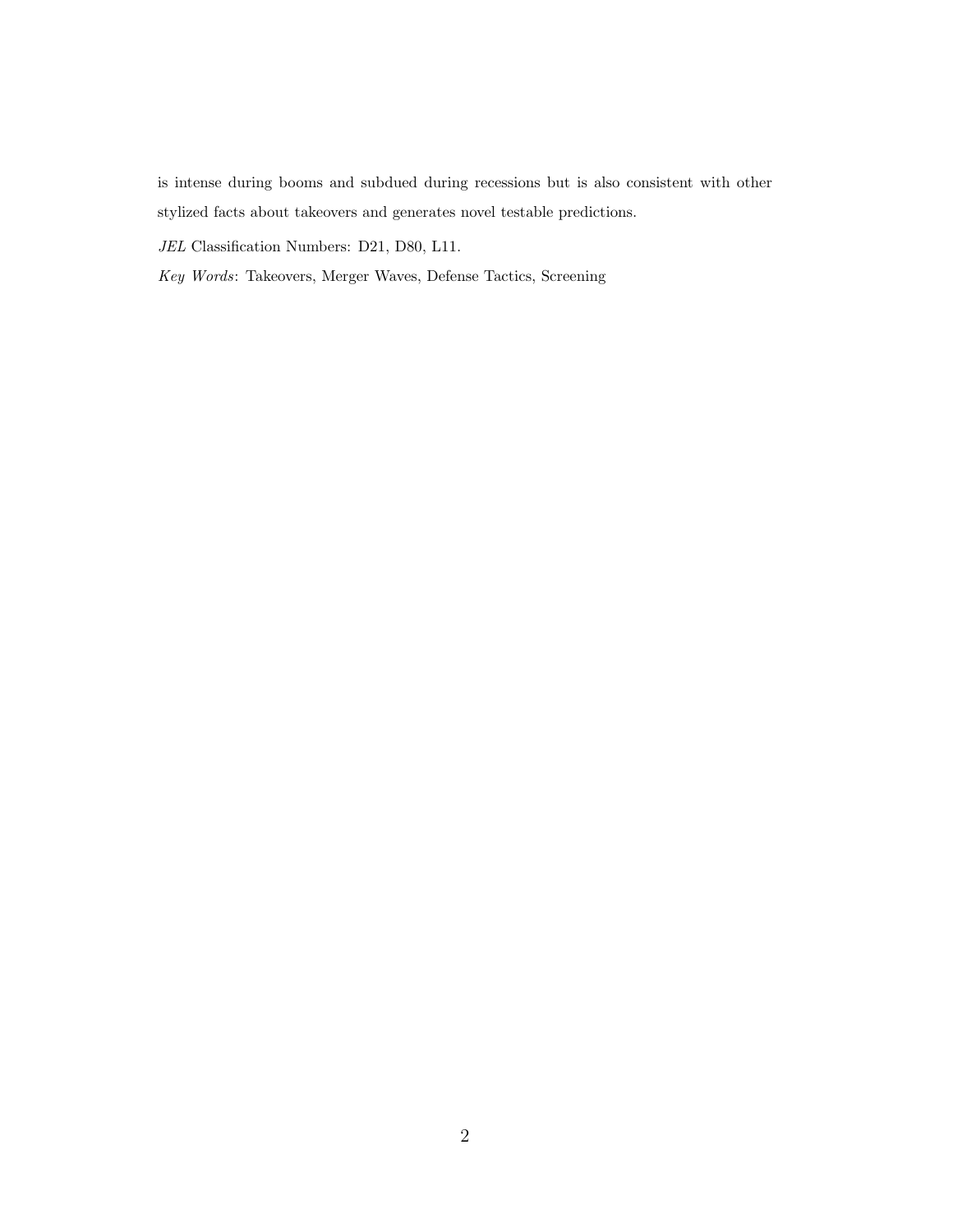# I. INTRODUCTION

The existence of periods of intense merger activity, typically referred to as merger waves, is well documented (see e.g. Andrade and Stafford [2004]). Merger activity usually heats up during economic booms and slows down in recessions (see e.g. Maksimovic and Phillips [2001]). Empirical papers point to various exogenous factors, like technological innovations or demand booms, as triggers of merger waves. Economic merger theories predict that when economic conditions are better, mergers are more profitable and therefore more likely to occur (see Harford [2005] for a discussion of these theories and related evidence). These theories, however, do not address a number of stylized merger facts. For example, they do not explain why wave mergers are, on average, less efficient (Rosen [2006]) or why initiated mergers are more likely to be abandoned during downturns (see Figure 1).<sup>1</sup>

We propose a merger screening mechanism that—despite its simplicity—is consistent with stylized facts about mergers, and provides novel testable predictions. In our model, the acquirer possesses more information about the synergy gains than the target (as, for example, in Hirshleifer and Titman [1990] and Shleifer and Vishny [1986]). Following the reasoning in Cramton [1998], we model the impact of defense tactics by supposing that the target can commit to a reserve price (as in Jehiel and Moldovanu [2000] and Inderst and Wey [2004]). When setting this reserve price, the target faces the following trade-off: by requesting a high reserve price, it extracts more merger rents whenever the post-merger synergy gains are high.<sup>2</sup> When doing so, however, the target does not sell whenever the acquirer turns out to be a relatively bad fit.<sup>3</sup> The target thus compares the

<sup>1</sup>Figure 1 indicates that during the period 1990-2005 the relative number of merger abandonments in the US was higher when economic conditions (as measured by quarterly growth in GDP) were worse. The negative correlation of -0.35 is statistically significant at a 1% level.

<sup>&</sup>lt;sup>2</sup>The takeover of PeopleSoft by Oracle in 2004 fits this setup. Oracle launched a bid in February offering \$21/share. PeopleSoft in response triggered a poison pill and a "Customer Assurance Program", specifying money-back guarantees for customers if PeopleSoft were acquired by Oracle or SAP. Oracle and PeopleSoft finally agreed in December on a takeover price of \$26.5/share.

<sup>&</sup>lt;sup>3</sup>The failed takeover of Salix by Axcan, two Canadian pharmaceuticals, fits this setup. Salix shareholders allowed the use of a poison pill, stating that "Mergers and acquisitions must be considered, but one thing we cannot do is allow someone to buy us on the cheap". Axcan initiated a takeover of Salix in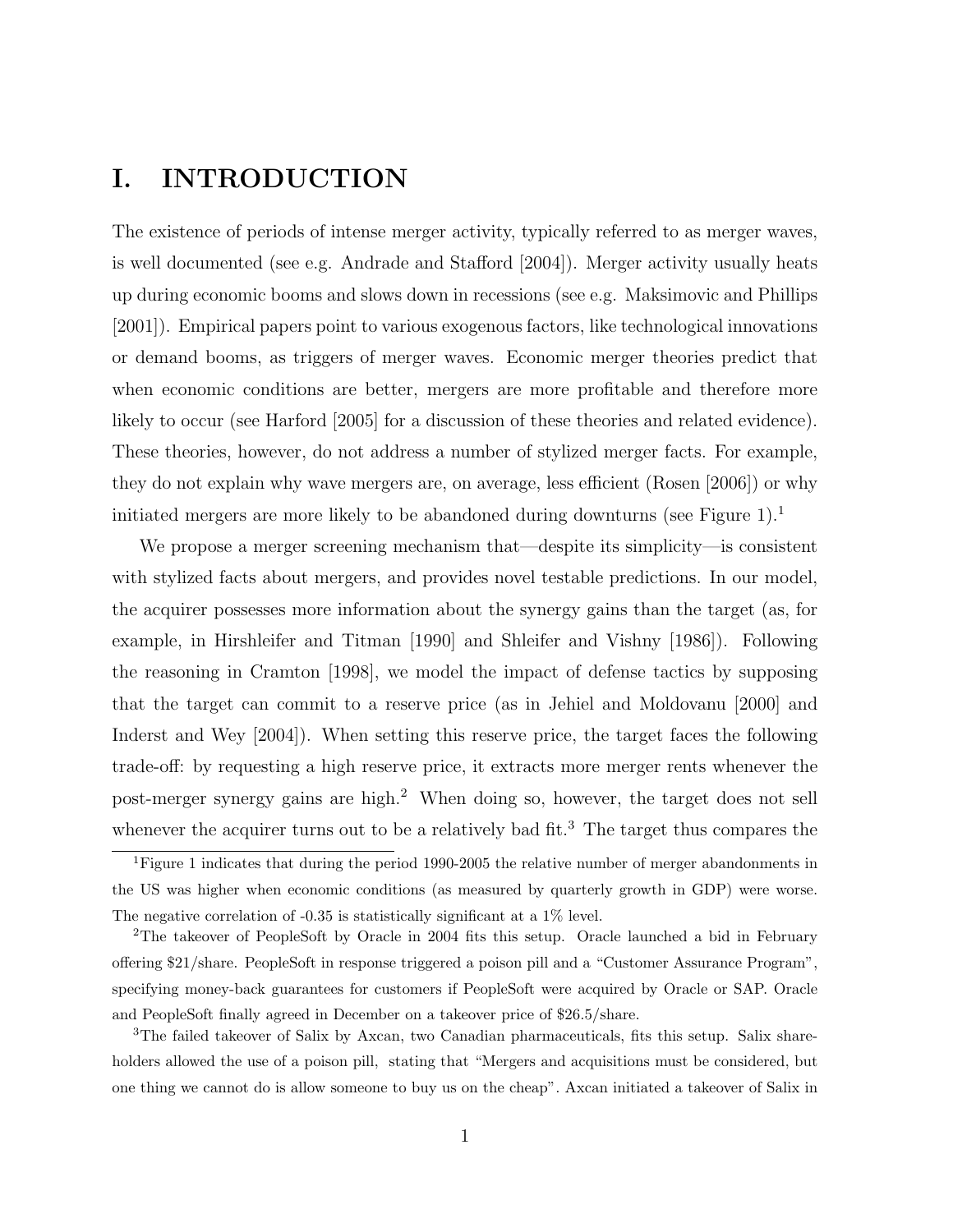gains of setting a high price—and thereby screening the acquirers—to setting a low price and selling for certain—i.e. pooling the acquirers.<sup>4</sup>

We assume that during a boom efficiency gains become relatively less important and, hence, high-type mergers become relatively more similar to low-type mergers. This raises the opportunity cost of sorting out relatively inefficient acquirers as their relative value increases. During booms the target, therefore, sets a reserve price that is acceptable to both high- and low-type acquirers—leading to a hike in mergers. Thus, an upward shift in the economic conditions causes a lack of screening and, as a consequence, a merger "cluster" or merger "wave" occurs.

Hence, central to the theoretical argument is the following: improvements in the economic environment make synergy gains relatively less important in the sense that profits of high- and low-type mergers become relatively more similar. This assumption is in line with empirical evidence, which indicates that during booms output shares are reallocated from more productive to less productive firms, so that the latter produce relatively more (Lee [2007]; Eisfeldt and Rampini [2006]). Applying Boone's [2000, 2008] results on output reallocation and competition, this suggests that low-type merged firms are punished less harshly for being inefficient when economic conditions are better, and hence earn profits that are relatively more similar to those of high types. We also show below that this assumption is satisfied in most of the commonly used horizontal merger models.<sup>5</sup>

The screening mechanism not only helps to explain procyclical spikes in merger activity

April 2003. Due to Salix defense tactics Axcan finally abandoned its attempt in June, although having raised the bid several times in between.

<sup>&</sup>lt;sup>4</sup>The use of defense tactics as a screening device is consistent with empirical evidence. Comment and Schwert [1995] show that defense tactics lead to higher takeover prices, but also induce some acquirers to abandon initiated mergers.

<sup>5</sup>A noteworthy exception is the homogenous-good constant marginal cost Cournot model in which a merger is equivalent to the closure of the less efficient firm. This model provides a rationale for excess capacity-reducing mergers and can be used to explain merger clustering in troubled industries (Fauli-Oller [2000]). Cournot models satisfy our assumption if mergers absent efficiency gains are profitable, as is often the case with product differentiation or increasing marginal costs (Perry and Porter [1985]).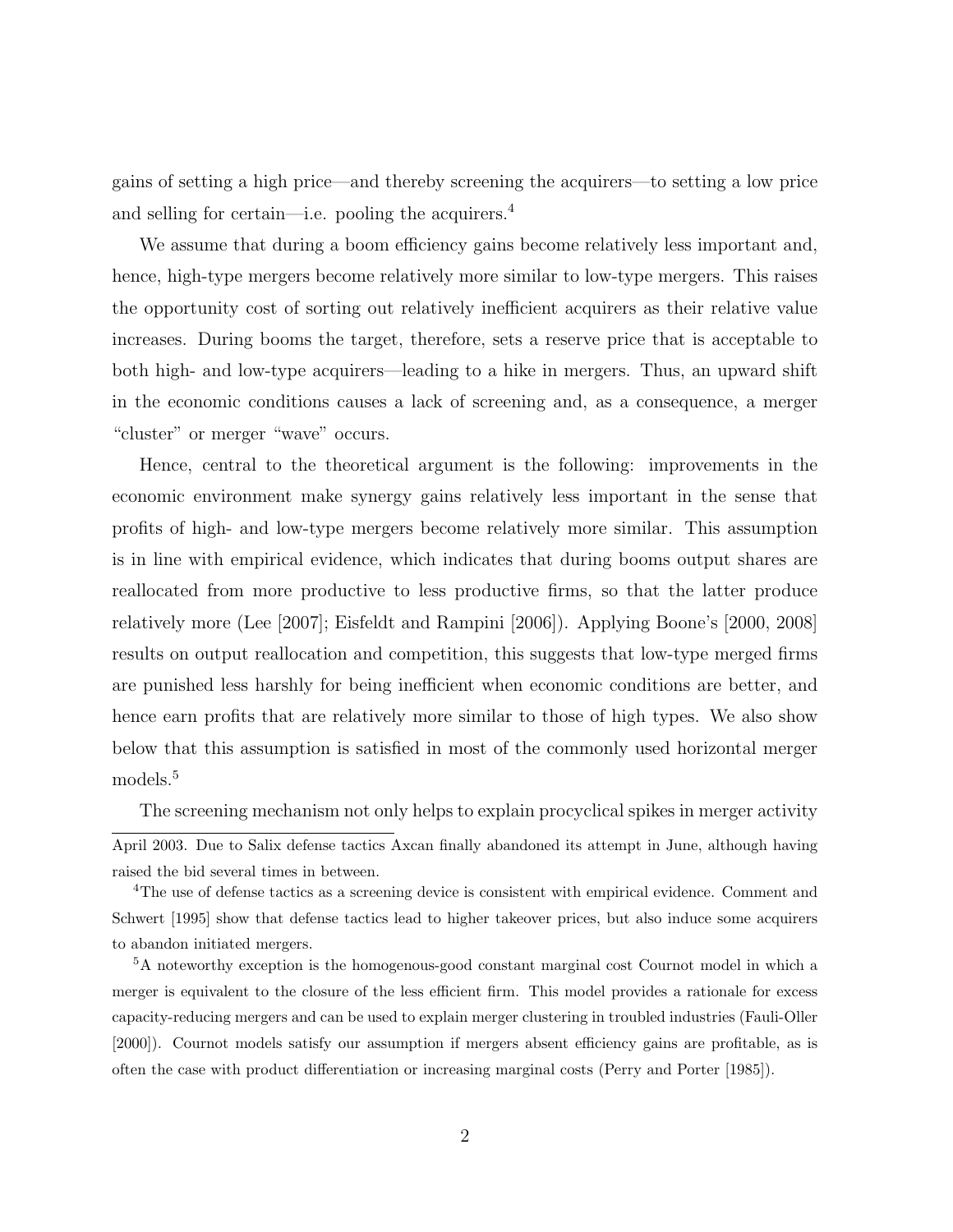but also predicts that relatively more mergers are abandoned during worse economic conditions (Figure 1). In addition, more efficient acquirers should extract higher rents during booms. This is consistent with evidence that, in a merger wave, bidders gain on average higher (short term) abnormal returns than bidders outside a wave (Harford [2003], Gugler et al. [2006] and Rosen [2006]). The lack of screening during booms also explains why, on average, wave mergers are less efficient than non-wave mergers. Indeed, in the long run, wave mergers perform significantly worse, as Gugler et al. [2006], Harford [2003] and Rosen [2006] document. In our model, merged entities may even be less efficient than non-merging firms—consistent with empirical evidence in Carow et al. [2004].

Other recent theoretical work has made advances in explaining the procyclicality of merger activity. The first strand, to which we refer to as "economic shock" theories, relies on economic fundamentals. Lambrecht [2004] shows that when merger synergies are an increasing function of a stochastic product market demand, each firm's payoff from merging has features similar to call options. Firms therefore have an incentive to merge exert their option—in periods of economic expansion. Toxvaerd [2008a] shows that if an increase in economic fundamentals increases the number of expected future mergers, this can induce preemptive mergers, leading to cluster effects. Jovanovic and Rousseau [2002] argue that technological shocks lead to a higher dispersion of efficiency, which leads to a reallocation of physical assets from less efficient targets to more efficient acquirers.<sup>6</sup>

The second strand of literature, called "misvaluation" theories, builds on stock market misvaluations. Shleifer and Vishny [2003] argue that acquirers with temporary overvalued shares interchange these shares for real assets of undervalued targets, which targets are willing to accept due to having shorter time horizons. Rhodes-Kropf and Viswanathan [2004] develop a model of uncertainty about sources of misvaluation. Targets with imperfect information will accept more bids from overvalued bidders during market valuation

<sup>&</sup>lt;sup>6</sup>Rhodes-Kropf and Robinson [2008], on the other hand, claim that mergers occur between firms with similar efficiencies and complementary assets. Since search costs are lower in booms, more assortative matching occurs because firms search longer for a partner. Toxvaerd [2008b] shows that unrelated firms can decrease their exposure to risk and enhance debt capacity by merging. During a financial boom, i.e. when intermediary capital is abundant (and thus cheaper), he predicts more merger activity.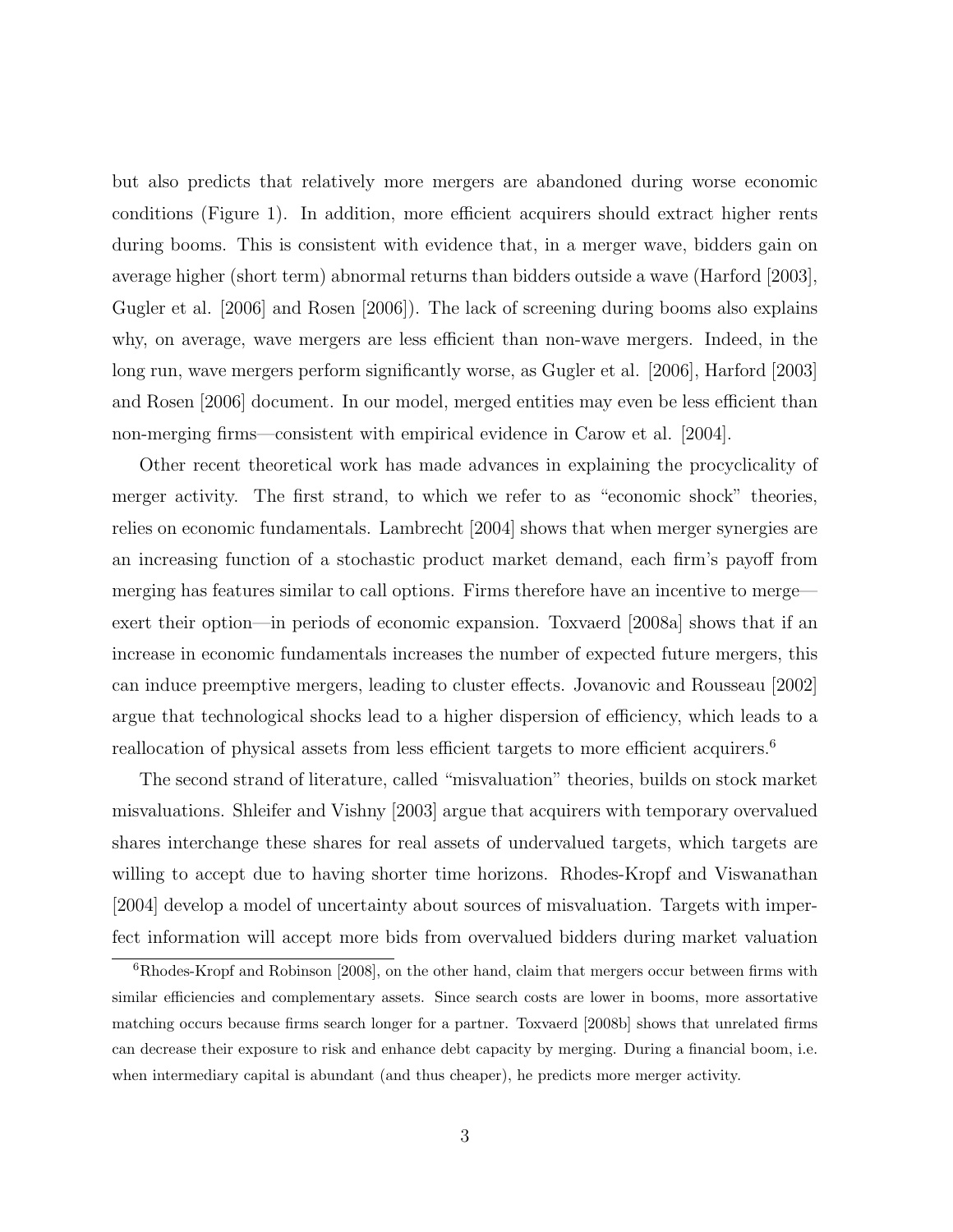peaks because they overestimate synergies during these periods. Similar to ours, the above mentioned theories find pro-cyclical merger clustering. We highlight the observable differences between our predictions and those of these existing theories in Section V below.

The paper is structured as follows. In the next section, we introduce the model. Section III establishes our screening mechanism, first based on one potential acquirer per merger-match and then with multiple potential acquirers. Section IV discusses our predictions. Finally, in Section V, we conclude. All proofs are relegated to the Appendix.

# II. MODEL

We now introduce a simple takeover process in a general model of firm competition. In the subsection thereafter, we relate the merging profits to the state of the economy and state our main assumptions. We argue that these assumptions are consistent with the existing empirical evidence and, in the final subsection, we show that they are also satisfied by a wide variety of horizontal merger models.

#### II(i). A SIMPLE TAKEOVER PROCESS

A given firm, "the acquirer", is interested in buying another firm, "the target".<sup>7</sup> There are two types of potential acquirers, one that is of a good fit—i.e. one that should be able to realize high synergies from merging with the target ("high type")—and one that is less fitting ("low type").<sup>8</sup> Let  $\pi^H$  and  $\pi^L$  be the post-merger joint profits if the acquirer is of high and low type, respectively, with  $\pi^H > \pi^L$ . Let  $\pi^T$  be the target's and  $\pi^A$  the acquirer's profit in the absence of a merger. We denote the net merger gain of a high-type

<sup>7</sup>We follow much of the literature (e.g. Inderst and Wey [2004] and Toxvaerd [2008a]) in assuming that there are exogenously assigned target(s) and acquirer(s). While it would be interesting to also endogenize whether to take over or being taken over, the exogenous case is an important and realistic one. It seems appropriate when some firms—the potential acquirers—are at a point in time higher valued (Shleifer and Vishny [2003], Rhodes-Kropf and Viswanathan [2004]), more productive (Jovanovic and Rousseau [2002]), and/or better managed (Lambrecht and Myers [2007]) than others —the potential targets.

<sup>&</sup>lt;sup>8</sup>We present the two-type model but our insights are replicable for continuous distributions of types.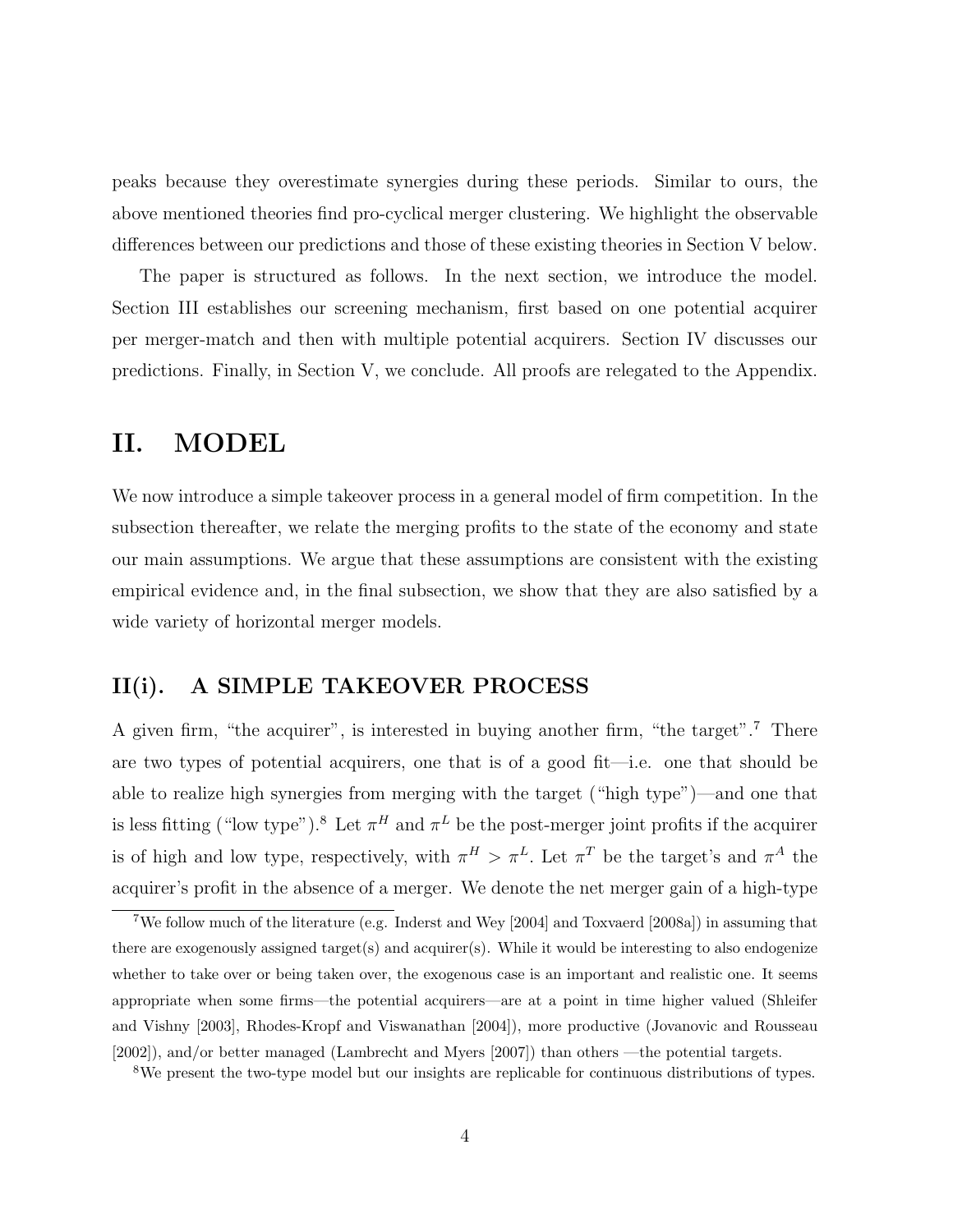merger by  $\Delta \pi^H$ , i.e.  $\Delta \pi^H \equiv \pi^H - (\pi^T + \pi^A)$ . Similarly, let  $\Delta \pi^L$  be the net merger gain of a low-type merger.

The acquirer has informational advantages about the profitability of the transaction (Hirshleifer and Titman [1990], Shleifer and Vishny [1986]). Indeed, having better information is consistent with acquirers being, on average, substantially larger, older, and more experienced in merger activities than targets (see e.g. Rhodes-Kropf et al. [2005]). Furthermore, because the acquirer is in charge of post-merger operations and synergy realizations, we believe it is natural to presume that the acquirer has a more accurate assessment of the possible synergies. Formally, the common prior probability that the acquirer is a high type is  $q \in (0,1)$ . Prior to the merger process, however, the acquirer receives an informative signal about whether it is a high- or a low-type acquirer. For simplicity, we focus on the extreme case in which the acquirer receives a perfect private signal, while the target receives no, or a completely uninformative, signal.

The target, however, extracts information by setting a price, r, at which it is willing to sell the company. As for example in Jehiel and Moldovanu [2000], Inderst and Wey [2004], and Povel and Singh  $[2006]$ , we thus assume that the target can commit to an optimal reserve price.<sup>10</sup> In line with our screening theory, Comment and Schwert [1995], among others, show that defense tactics (i) lead to higher takeover prices when the takeover takes place, but (ii) also force some acquirers to abandon mergers they had previously initiated. Overall, however, takeover defenses appear to be successful devices: takeover premia are higher on average, even after taking into account abandonments.<sup>11</sup>

The timing of the takeover process is as follows. First, the target sets a reserve price at which it is willing to sell the company. Second, the acquirer either accepts

<sup>9</sup>Povel and Singh [2006] assume that one of the potential bidders has superior information about the target and investigate the optimal selling procedure in this case, which can be implemented as a sequential auction that may require a reserve price.

<sup>&</sup>lt;sup>10</sup>Cramton [1998] points out: "A target's board has a great deal of discretion in establishing procedures... This power arises from the target's prior issuance of a poison pill... Poison pills afford the board a (limited) ability to set a reserve price."

<sup>&</sup>lt;sup>11</sup>Other commentators, however, have argued that takeover defenses might also be used for the benefit of the target's management, while being harmful for its shareholders (Heron and Lie [2006]).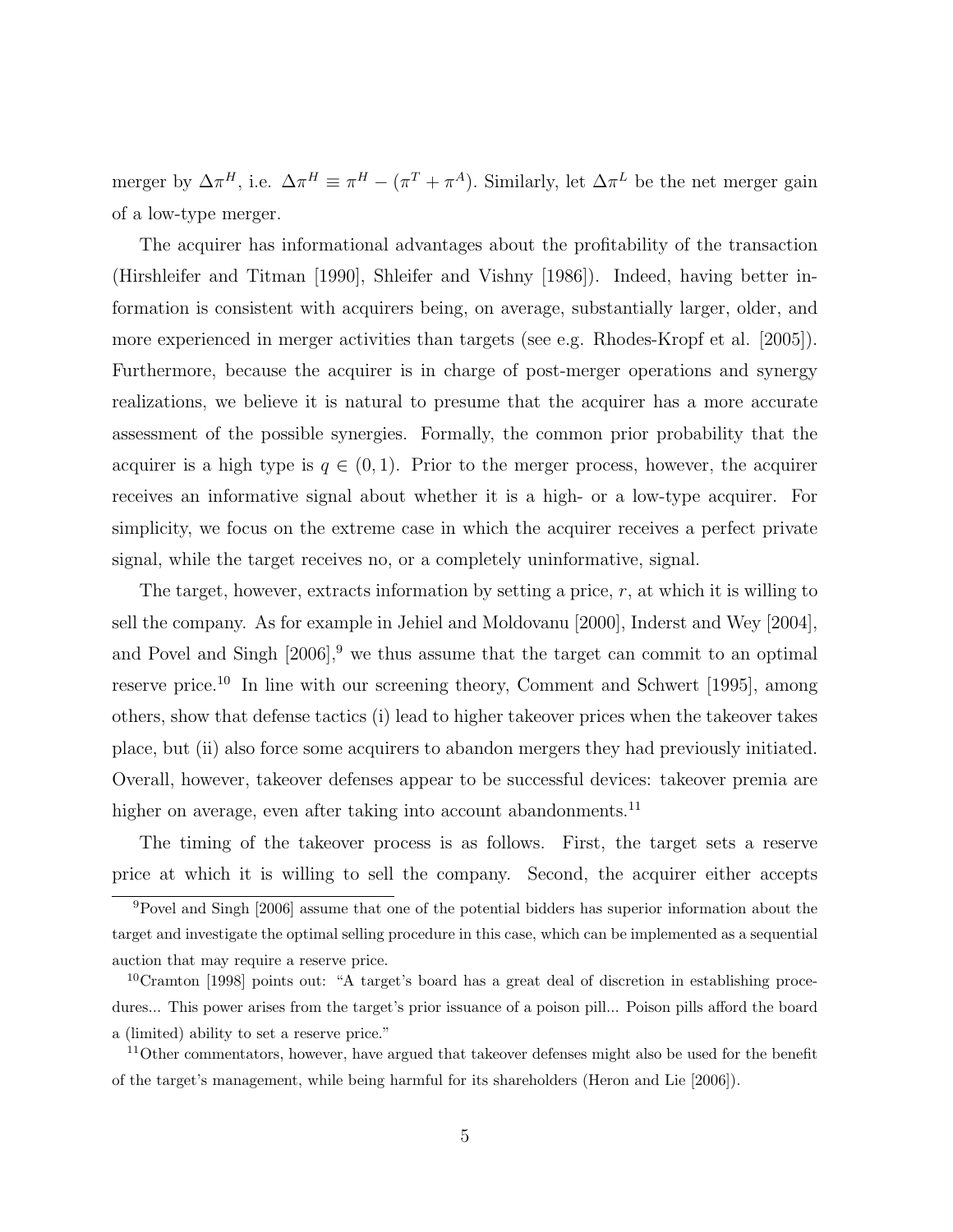or rejects. If it accepts, the merger is carried out—i.e. the target receives a payoff of r and the acquirer obtains the target's production facility. Otherwise, the merger is abandoned. Notice that by allowing the target to make a take-it-or-leave-it offer, we choose the simplest incomplete information bargaining model that is consistent with the target having substantial bargaining power.<sup>12</sup>

#### II(ii). MERGER GAINS AND ECONOMIC CONDITIONS

Profits from merging, as well as the profits in the absence of a merger, depend on the underlying economic conditions (e.g. consumer demands, production costs, etc.). Let the economic conditions be parameterized by a real variable  $b \in [b_{\min}, b_{\max}]$  with the interpretation that firms' profits—with and without a merger—are higher if b is greater. For a given economic condition b, we denote the high- and low-type merger gains by  $\Delta \pi^H(b)$ and  $\Delta \pi^L(b)$ , respectively, with  $\Delta \pi^H(b)$  and  $\Delta \pi^L(b)$  being continuously differentiable and  $\Delta \pi^H(b) > \Delta \pi^L(b)$  for any b.

We next present the two assumptions that drive our main results. They specify a relation between the gains from merging and economic conditions in a general framework, without specifying a market model. Below in Section II(iii)., we will show that these conditions are satisfied for a variety of oligopolistic merger models.

Our first condition postulates that net profit differences between high- and low-type mergers are less pronounced when economic conditions are better.

Assumption 1 The ratio between the net merger gains of a high-type merger and a lowtype merger decreases as the economic condition b becomes better. Whenever  $\Delta \pi^L(b) \neq 0$ ,

(1) 
$$
\frac{\partial \Delta \pi^H(b)}{\partial b \Delta \pi^L(b)} < 0.
$$

To understand the empirical motivation behind this assumption, recall results by Boone [2000, 2008] who shows that firms are punished more harshly for being inefficient

<sup>&</sup>lt;sup>12</sup>Defense tactics enhance the bargaining power of the target with respect to the acquirers. Fuller et al. [2002] state that "In the 1980s, takeover defenses adopted by firms, state antitakeover laws, and judicial decisions protecting targets all developed to further shift the bargaining balance from bidders to targets".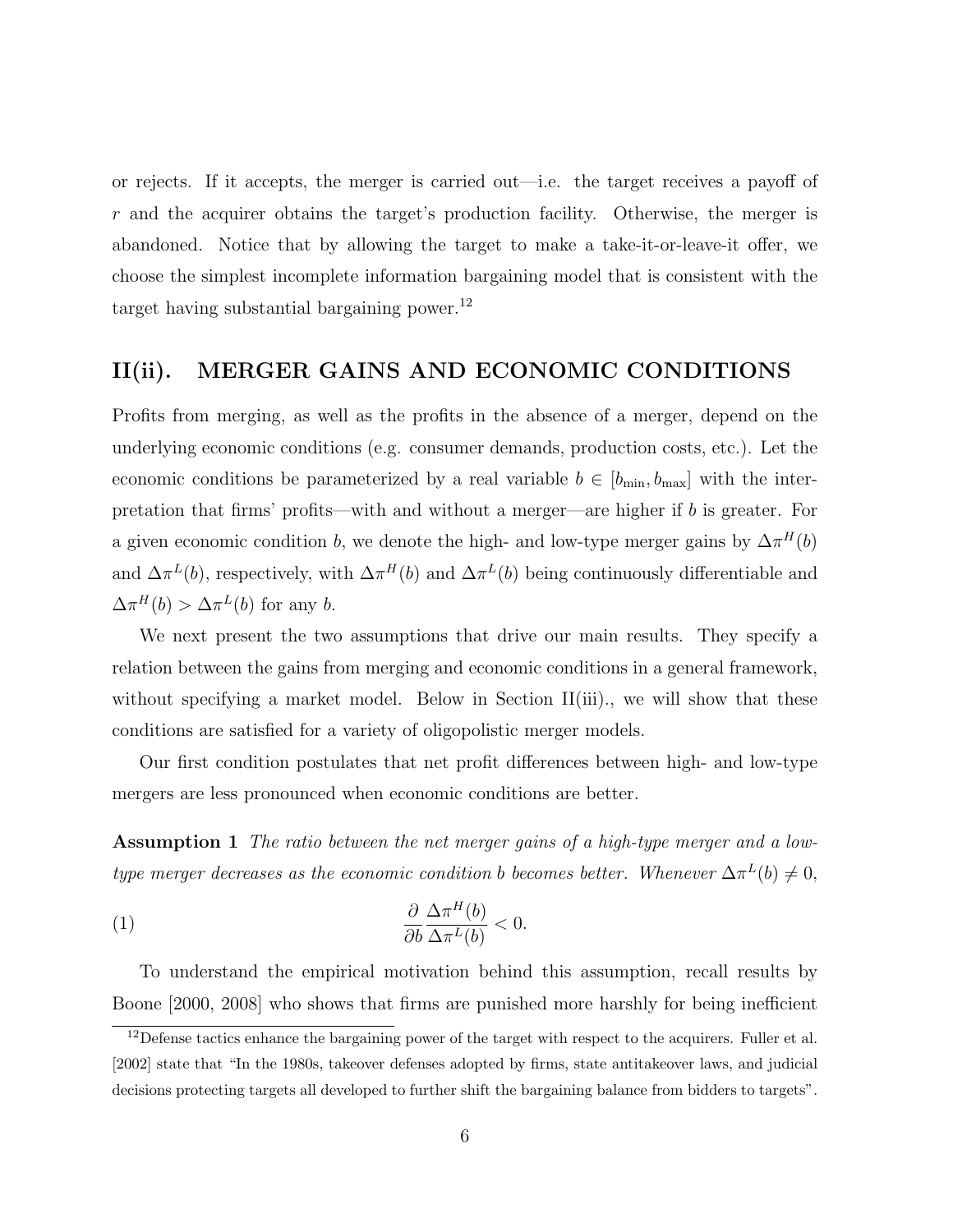in more "competitive markets", which he defines as markets with relatively more output reallocation from less efficient to more efficient firms. In particular, Boone [2000] shows in a number of specific horizontal market models that the relative profits of an efficient firm with respect to a less efficient firm are increasing in the level of reallocation. Boone [2008] then shows in a general framework that the relative profit differences of an efficient firm and a less efficient firm—with respect to a third firm in the industry—are also increasing in the level of reallocation. Given that more output reallocation coincides with worsening economic conditions (Lee  $[2007]$ , Eisfeldt and Rampini  $[2006]$ ),<sup>13</sup> our condition can be viewed as adopting Boone's [2008] result to a merger context. That is, we postulate that the net profits of a (hypothetical) high-type merger increases relative to those of a (hypothetical) low-type merger when economic conditions become worse—consistent with the empirical observation that relatively more output is reallocated towards high-type firms when economic conditions are worse.

Our second condition states that if a given high-type merger is profitable for a certain economic condition, then it is strictly profitable when economic conditions are better.

Assumption 2 If a high-type merger is profitable for a given economic condition b,  $\Delta \pi^{H}(b) \geq 0$ , then it is strictly profitable for any economic condition  $b' > b$ .

#### II(iii). EXAMPLES OF MERGER MODELS

In the previous subsection, we argued that our main Assumption 1 is consistent with the empirical findings on the intensity of competition during booms and recessions. In this subsection, we show that this assumption is naturally satisfied by a wide variety of

<sup>&</sup>lt;sup>13</sup>Lee [2007, p.1] finds that: "Output shares are reallocated from less-productive to more-productive plants during recessions, so that during recessions, less productive firms produce less of the total output, but during expansions they produce more." Eisfeldt and Rampini [2006, p.371] state that: "Our finding of countercyclical productivity dispersion across firms and sectors adds to the empirical support for increases in heterogeneity in recessions.". An increased output dispersion in downturns in favor of the more efficient firms is also consistent with the so-called "cleansing effect" of downturns, predicted by, among others, Caballero and Hammour [1994].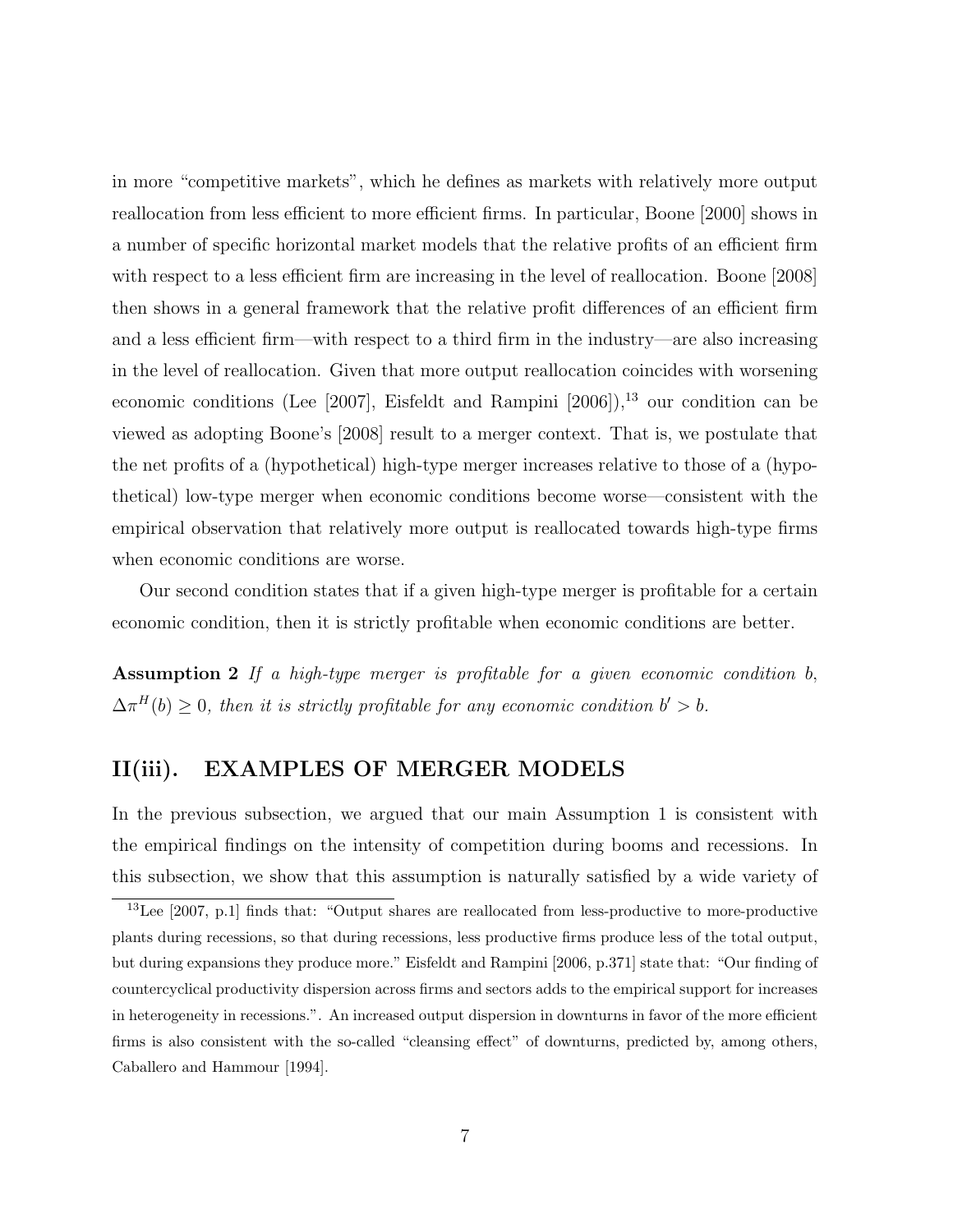horizontal merger models.<sup>14</sup>

Before introducing specific merger models, let us give a general intuitive explanation of which qualitative features of market competition coincide with our main assumption. Better economic conditions enlarge the size of the market, i.e. the "pie", to be distributed between competitors. Both the merged firm—whether low or high type—and outsiders gain more during better economic conditions. Of course, high-type mergers gain a larger share of this pie than low-type mergers. What potentially changes with better economic conditions, however, is how much larger a high-type piece of the pie would be relative to a low-type piece. This size-of-the-pie effect is determined by the outsiders' changing reaction towards the merger. In response to better economic conditions, they may either react more aggressively—"aggressive" being defined by increasing production or decreasing prices in response to a merger—or react more softly—"soft" being defined as decreasing production or increasing prices in response to a merger. A more aggressive response during better economic conditions makes relative merger efficiencies more important and thus highand low-type mergers more different, while a softer response by outsiders makes them less important. In the latter case, Assumption 1 is satisfied. As we shall show in what follows, the responses by outsiders is determined by the type of competition prevailing in the market.

We now present some classic horizontal merger models—with different types of competition that satisfy our assumptions and provide a counterexample. For each example in this section, we give details of (i) the market model and (ii) the impact of the merger process. First, we introduce the merger model of Deneckere and Davidson [1985], based on price competition with differentiated goods.

**Example 1** Bertrand with differentiated goods (Deneckere and Davidson [1985]): (i) Consider an industry with n single-product firms competing in prices and producing differentiated products at constant and identical unit costs c. The demand for firm i is given

<sup>14</sup>Assumption 2 is also naturally satisfied for all our examples, except for a counter-example we provide. In Banal-Estañol et al. [2009] we also provide examples of conglomerate and vertical merger models that satisfy Assumptions 1 and 2.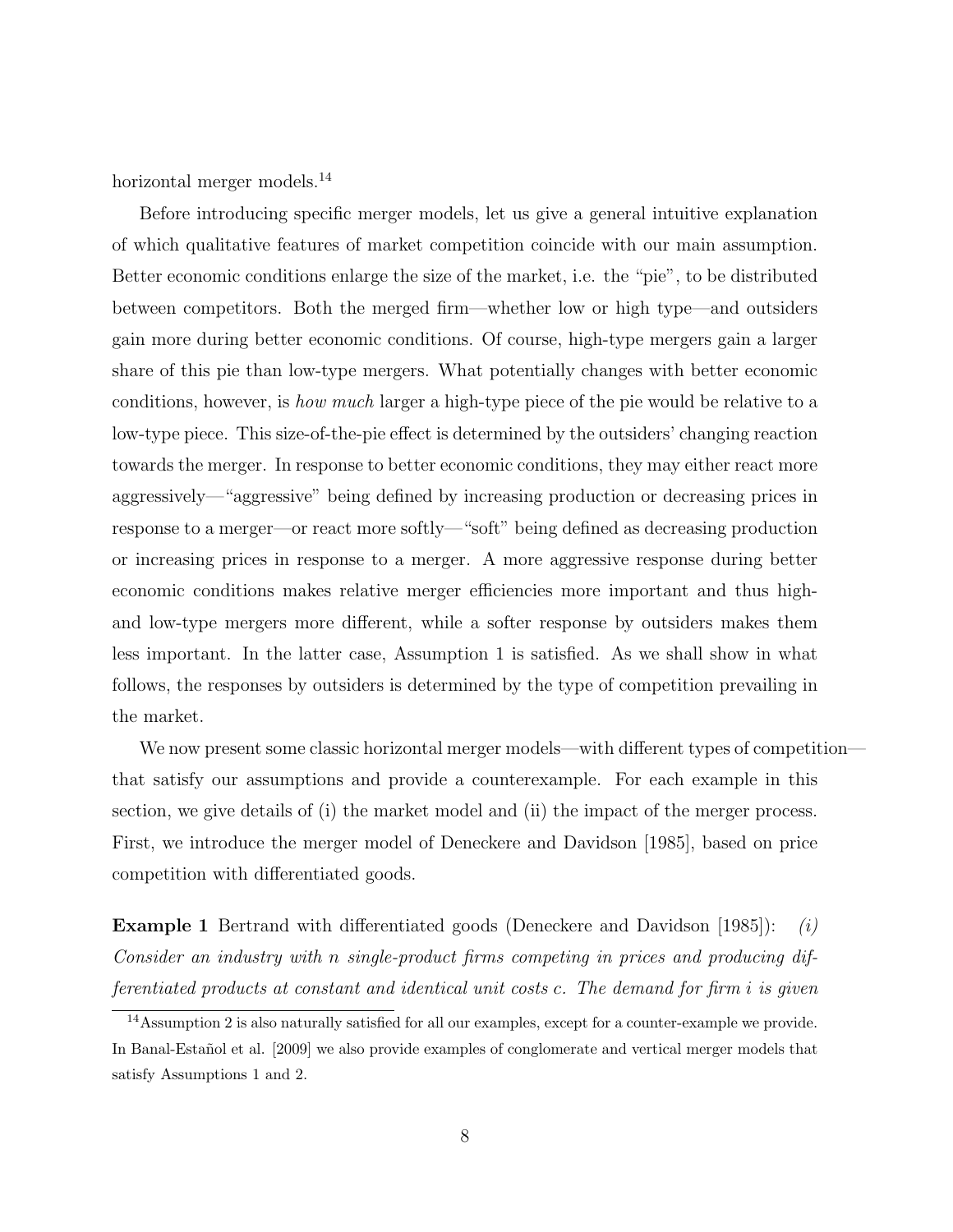by  $x_i = \frac{1}{n}$  $\frac{1}{n}(b-p_i(1+\gamma)+\frac{\gamma}{n}\sum_{j=1}^n p_j),$  where  $b > c$ , and  $\gamma > 0$  represents the degree of substitutability between the n products.<sup>15</sup> (ii) Consider a bilateral merger that reduces the merging firms' marginal cost to either  $\bar{c} < c$  or  $\underline{c} < \bar{c} < c$ .

In the case of price competition, when the pie is larger, outsiders increase prices more and thus react less aggressively in response to a merger. The demand faced by the outsiders of the merged entity increases as a consequence of the merger. We explain the mechanism here. If economic conditions are better and the degree of substitutability between products remains unchanged in absolute terms, that is, the slope of the demand curve is unchanged, then a price increase induces the same volume of sales reduction as before. But since the volume of sales has increased, the percentage reduction in demand is now lower, and outsiders are thus induced to increase prices more (see Ivaldi et al. [2003], for this rationale). Better economic conditions, therefore, induce outsiders to behave less aggressively and Assumption 1 is satisfied.

We next discuss a simple, but fairly general, multi-product setup in which a merger involves up-front restructuring costs. A special case of this setup is Salop's circular-city model with quadratic transportation costs.

**Example 2** Multiplicative demand (i) Consider a differentiated-product industry with n multi-product firms that compete in prices. Let  $x_l(p, b) = bx_l(p)$  be the demand for a product l for a given price vector p and economic condition  $b > 0$ . Let  $c_l$  be the constant unit cost of producing good l. Suppose—as will be the case for a well-behaved demand system—that a unique equilibrium price vector always exists. (ii) Consider a bilateral merger that requires fixed restructuring costs  $R > 0$  and leads to a vector of marginal costs that is either  $\mathbf c$  or  $\bar{\mathbf c}$ . Suppose that high-type mergers are profitable for some economic condition b.

If outsiders react in the same way towards a merger when the pie becomes larger, as is the case for a multiplicative demand, the relative shares for high- and low-type mergers

<sup>&</sup>lt;sup>15</sup>As is well-known, this demand function can be obtained from a representative agent with a specific quasi-linear utility function.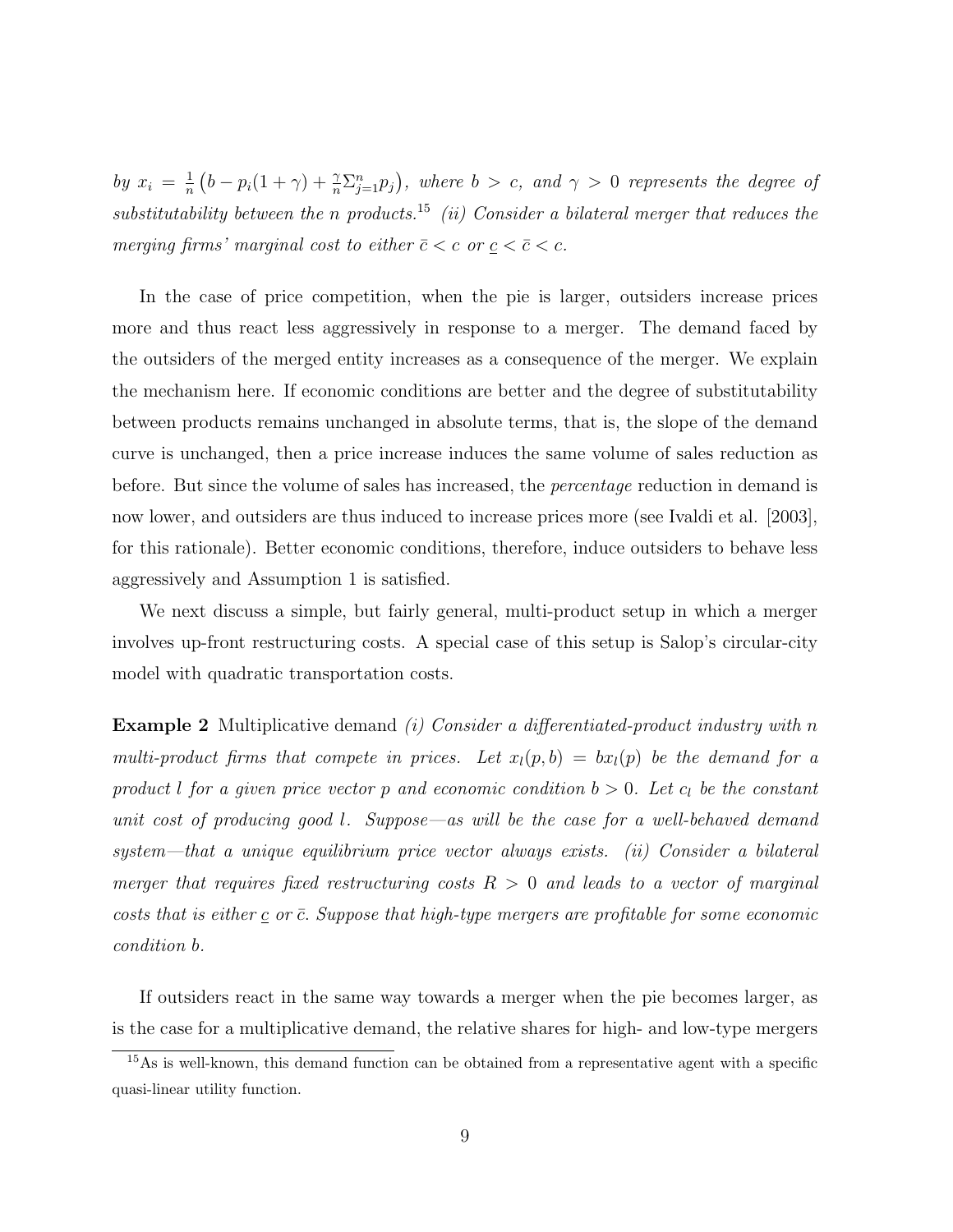remain constant across changing economic conditions. But, under the realistic assumption that mergers involve fixed restructuring costs, relative net profits become more similar for better economic conditions.<sup>16</sup> To see how restructuring costs work in favor of Assumption 1, denote the gross gains from a high- and low-type merger as  $\Delta \pi^{H}(b)$  and  $\Delta \pi^{L}(b)$  and the net gains as  $\Delta \pi^H(b) - R$  and  $\Delta \pi^L(b) - R$ , where R stands for the fixed restructuring costs. It is easy to show that

$$
\frac{\partial}{\partial b} \frac{\Delta \underline{\pi}^H(b) - R}{\Delta \underline{\pi}^L(b) - R} = \left( \frac{\partial}{\partial b} \frac{\Delta \underline{\pi}^H(b)}{\Delta \underline{\pi}^L(b)} \right) \frac{\Delta \underline{\pi}^L(b)}{\Delta \underline{\pi}^L(b) - R} + \left( \frac{\partial}{\partial b} \frac{R}{\Delta \underline{\pi}^L(b)} \right) \left( \frac{\Delta \underline{\pi}^H(b)}{\Delta \underline{\pi}^L(b)} - 1 \right) \left( \frac{\Delta \underline{\pi}^L(b)}{\Delta \underline{\pi}^L(b) - R} \right)^2.
$$

If the relative gross gains are constant—as is the case with multiplicative demand— the relative net gains are decreasing: formally, the relative net gains are decreasing since the first summand on the right-hand side is zero (its first term is zero) and the second summand is negative (its first term is negative and the other two are positive). More generally, the fact that restructuring costs work in favor of Assumption 1 extends to other specifications of demand and other modes of competition. Even if the relative gross gains are increasing and the first summand above is positive, the relative net gains are negative if the second summand is sufficiently negative. Intuitively, fixed restructuring costs favor high-type mergers as these costs can be recouped through a greater sales volume. As economic conditions become better and firms sell more, the fixed restructuring costs become less important and thus high- and low-type mergers more similar.

We continue with a stylized (behavioral) model of quantity competition. In this model, a better economic condition could be characterized not only by a higher demand, but also by a reduction in the marginal cost c.

Example 3 Conjectural variations (Kwoka [1989]): (a) Consider an industry with n single-product firms producing differentiated products at constant and identical unit costs c. The inverse demand for firm i is given by  $p_i = b - \sum_{j=1}^n q_j$ , where  $b > c$ . Suppose that the sum of the rivals' reactions to an increase in a firm's quantity, i.e.  $V \equiv \sum_{j=1, j \neq i}^{n}$  $\partial q_j$  $\frac{\partial q_j}{\partial q_i},$ 

<sup>16</sup>Lambrecht [2004], for example, highlights that mergers involve significant one-off costs, such as legal fees, fees to investment banks and other merger promoters, and the costs of restructuring and integrating the two companies.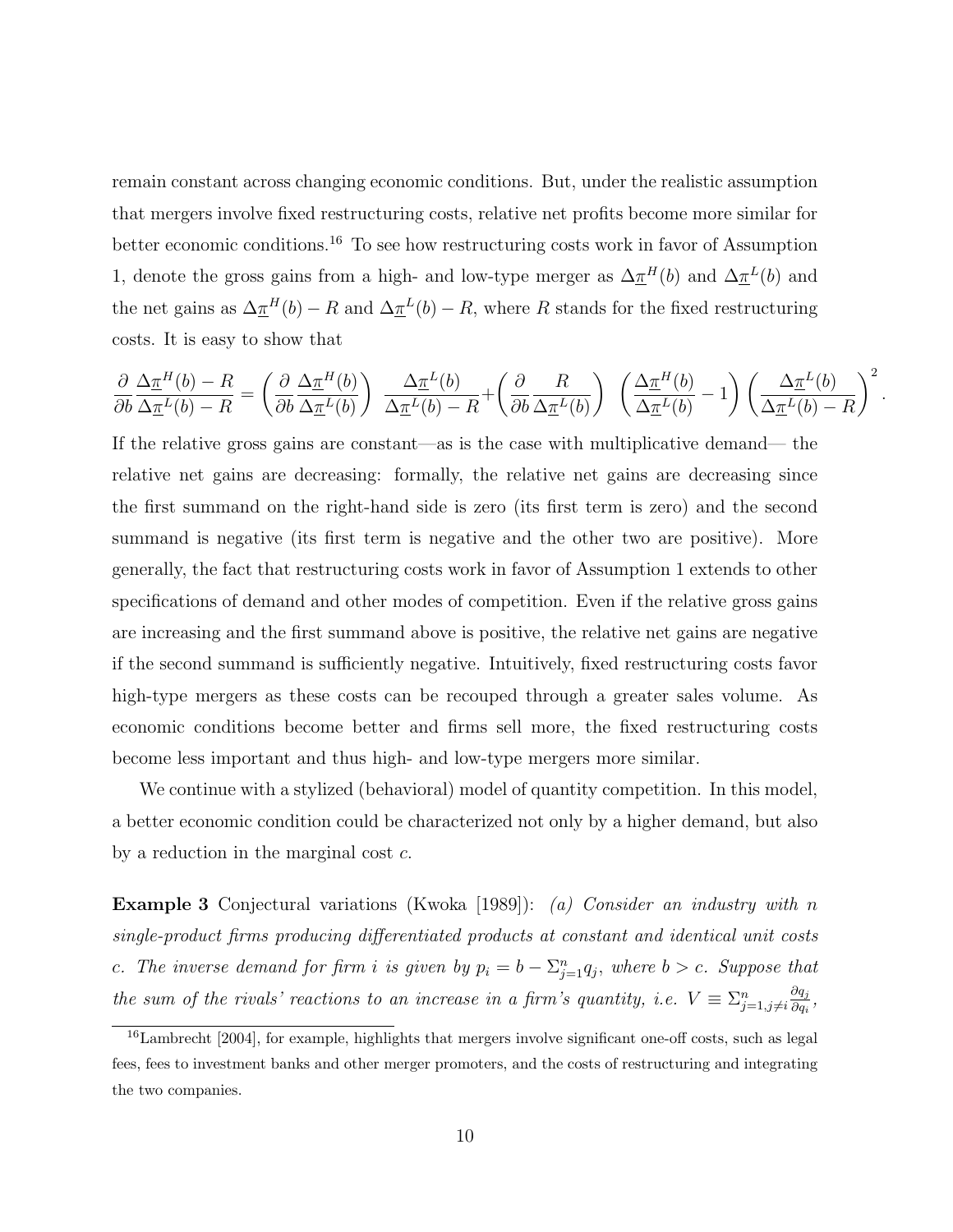is constant across firms, and equal before and after a merger. (ii) Consider a bilateral merger that changes the marginal costs of the merging firms to either  $c < c$  or  $\overline{c} > c$ . Finally, suppose that the conjectural variations are sufficiently high such that mergers are profitable absent efficiency gains.

The assumption that mergers absent efficiency gains are profitable is not innocuous. For example, Cournot competition is a special case of the above setup where  $V = 0$ and as demonstrated in Salant et al. [1983], a bilateral merger absent efficiency gains is unprofitable for  $n \geq 3$ . Assumption 1 does not hold in this particular model.

**Counter-Example 1** Cournot with homogenous goods (Salant et al. [1983]): (i) Consider an industry with 3 firms competing in quantities and producing, at constant and identical unit costs c, homogeneous products. The inverse demand for firm i is given by  $p_i = b - d \sum_{j=1}^n q_j$  where  $b > c$ . (ii) Consider a bilateral merger that changes the marginal costs to  $\underline{c} < c$  or  $\overline{c} > \underline{c}$ .

Indeed, when firms compete "fiercely" in quantities, which is the case for Cournot competition with homogenous products and constant marginal costs, a larger pie induces outsiders to increase production by more and, thus, to react more aggressively. As the above counterexample illustrates, if firms compete à la Cournot, merger waves due to less screening may therefore not coincide with better economic conditions.<sup>17</sup>

If, however, due to convexities in the cost function or product differentiation, mergers that do not induce efficiency gains are profitable in a Cournot setup, then our mechanism again holds, as we illustrate in the next two examples.<sup>18</sup> As noted by Perry and

<sup>&</sup>lt;sup>17</sup>The most common interpretation of the "constant-marginal-cost" Cournot merger model is that the merger leads to the closure of the less efficient merger participant (see Perry and Porter [1985]). From this perspective, Fauli-Oller [2000] provides a rationale for the elimination of excess capacity in declining industries. A case study of Dutz [1989] and casual evidence in Lambrecht and Myers [2007] indicate that this has occurred in some particular troubled industries. The systematic evidence on merger waves, however, clearly indicates that merger activity is on average highly procycliclal (see e.g. Gugler et al. [2006]).

<sup>&</sup>lt;sup>18</sup>The Cournot model with homogeneous goods and linear increasing marginal costs is equivalent to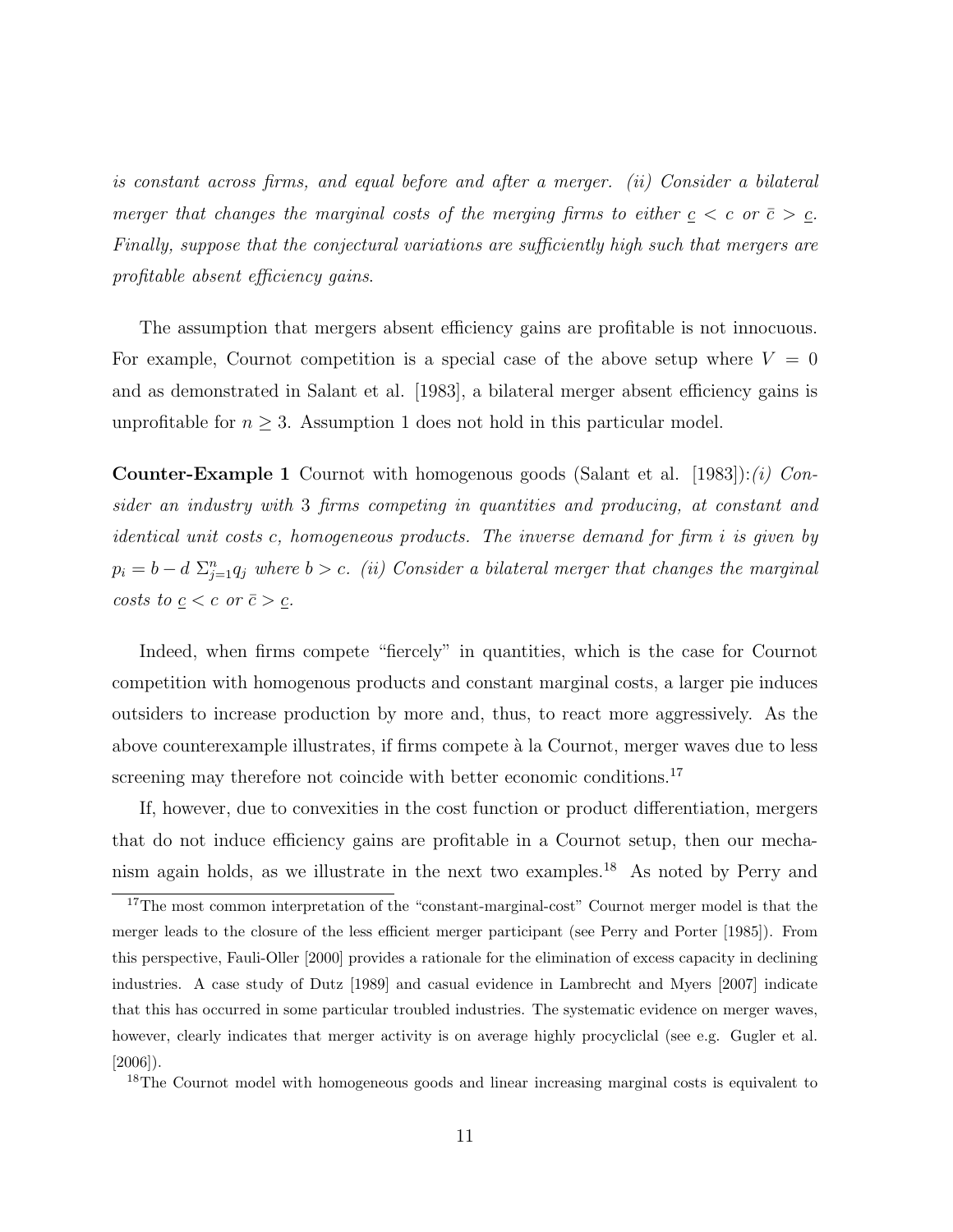Porter [1985], increasing marginal costs (or, equivalently, product differentiation, see Vives [2002]) are crucial for yielding sensible descriptions of mergers in a Cournot framework, because the new entity then produces at a lower cost (or sells more products) than either of the merging firms. In this case, the merging firms are sufficiently insulated from competition—due to increasing marginal costs or product differentiation—and a merger then induces a relatively less aggressive response from outsiders as the economic conditions improve, which makes that Assumption 1 holds again.

**Example 4** Cournot with increasing marginal costs (Perry and Porter [1985]): (i) Consider an industry with n firms competing in quantities and producing with linear and strictly increasing marginal costs,  $c + \lambda q_i$ . The inverse demand for firm i is given by  $p_i = b - \Sigma q_j$ . (ii) Consider a bilateral merger that reduces the intercept of merging firms' marginal cost to either  $\bar{c} < c$  or  $\underline{c} < \bar{c} < c$ . Finally, suppose that the cost functions are sufficiently convex so that mergers are profitable absent efficiency gains.

**Example 5** Cournot with differentiated goods: (i) Consider an industry with n firms competing in quantities and producing, at constant and identical unit costs c, differentiated products. The inverse demand for firm i is given by  $p_i = b - (1 + \frac{\lambda}{2})q_i - \sum_{j \neq i} q_j$  where  $b > c$  and  $\lambda$  represents the (symmetric) degree of differentiation between the products. (ii) Consider a bilateral merger that reduces the merging firms marginal cost to either  $\bar{c} < c$ or  $c \leq \overline{c} \leq c$ . Finally, suppose that the product differentiation is sufficiently high so that mergers are profitable absent efficiency gains.

We next summarize which horizontal market models satisfy our assumptions.

Proposition 1 The horizontal market models introduced in Examples 1, 2, 3, 4, and 5 satisfy Assumptions (1) and (2).

a Cournot market with product differentiation and constant marginal costs (Vives [2002]). Indeed, the profits of a firm i in the case of increasing marginal costs,  $\pi_i = (b - q_i - \sum_{j \neq i} q_j) q_i - (c + \frac{\lambda}{2} q_i) q_i$ , can be rewritten as  $\pi_i = (b - (1 + \frac{\lambda}{2})q_i - \Sigma_{j \neq i}q_j) q_i - c q_i$ , which are the profits of a firm i in the case of differentiated products.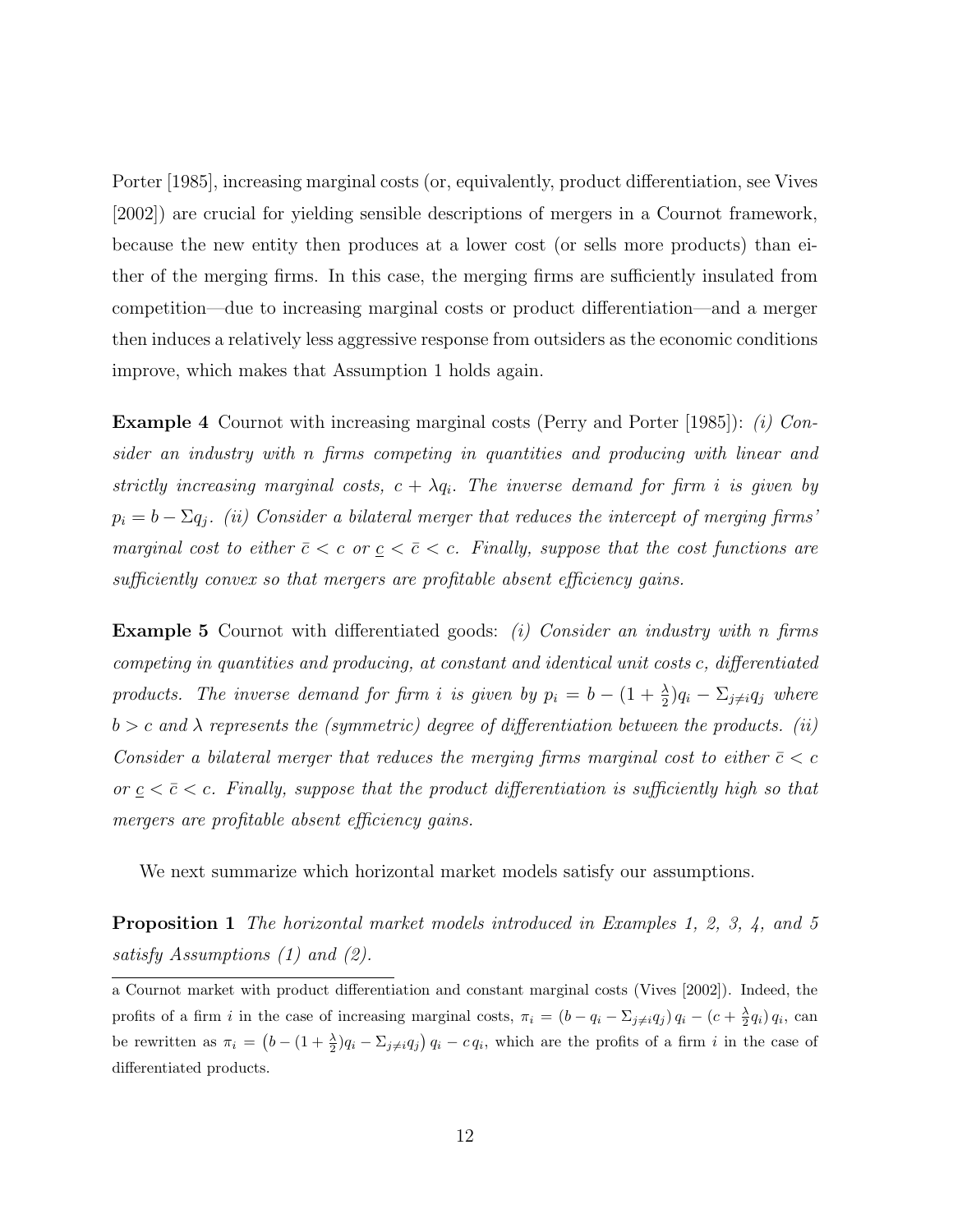# III. SCREENING AND MERGER CLUSTERS

We first present the case of one acquirer, which shows how our mechanism works. We then discuss the case with multiple bidders and targets, which confirms the main intuition.

#### III(i). ONE POTENTIAL ACQUIRER

We now explain how the "bare bones" of our screening mechanism work, assuming that all mergers are profitable. This highlights the two main differences between our framework and the economic shock theories. First, in our mechanism, some profitable mergers are abandoned. Second, it is unnecessary for mergers to become more profitable as economic conditions improve.

Proposition 2 If Assumption 1 is satisfied and mergers are profitable for any economic condition, i.e.  $\Delta \pi^L(b) \geq 0$  for any b, then there exists  $\bar{b} \in [b_{\min}, b_{\max}]$  such that if  $b < \bar{b}$ only high-type mergers take place, whereas if  $b > \overline{b}$  all mergers take place.

Although mergers with both types of acquirers are profitable, the target might set a reserve price that does not accommodate low-type acquirers. By screening the acquirer through a high reserve price, the target can extract all post-merger efficiency gains if it, indeed, meets a high-type acquirer. But, by doing so, the target runs the risk that the takeover will be abandoned because low-type acquirers are unwilling to pay such a high reserve price. On the other hand, to ensure that the takeover gets consummated, the target needs to set a low reserve price, which all types of acquirers are willing to accept.

If the economic conditions are "worse",  $b < \bar{b}$ , the merger gains with a low-type acquirer are small and, hence, the opportunity cost of setting a high price is low. The target thus screens acquirers when the economic conditions are sufficiently bad. As the economic conditions become better, high- and low-type mergers become more similar (Assumption 1). Setting a price that is also acceptable to low-type acquirers therefore becomes more and more attractive as low types become relatively more similar to high types. Thus, above a critical economic condition,  $b > \overline{b}$ , the target strictly prefers to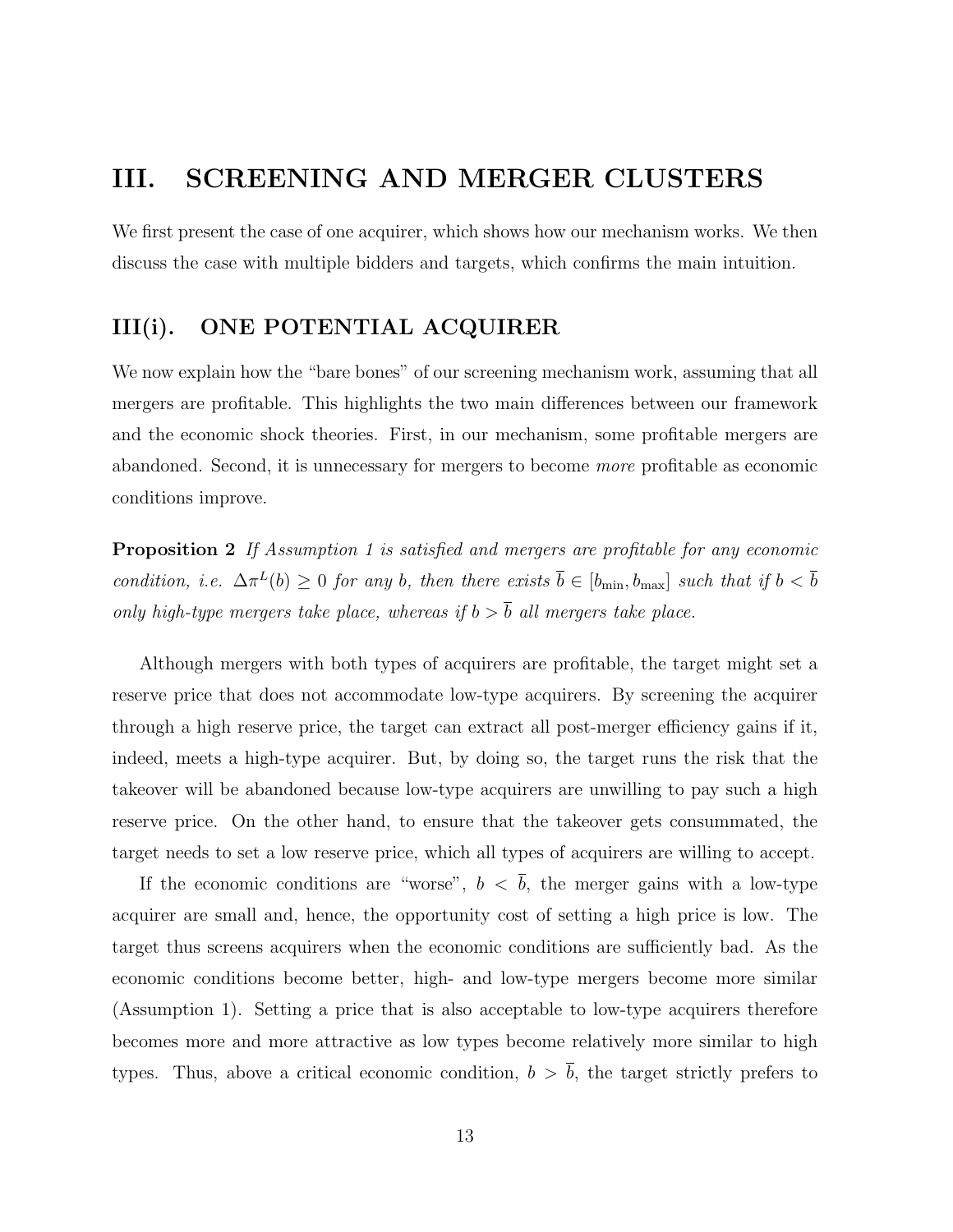set a pooling reserve price. This has two immediate implications. As the economic conditions improve, targets become less selective and, hence, also merge with acquirers with lower synergy gains. Also, because better economic conditions imply less screening, the (average) reserve price is lower than if the target had complete information about the synergy gains.

In a second step, using Assumptions 1 and 2, we present our main result, which accommodates a "full wave"—i.e. an increase from no merger activity to maximum merger activity when economic conditions improve.

**Proposition 3** If Assumptions 1 and 2 are satisfied, there exist <u>b</u> and  $\overline{b} \in [b_{\min}, b_{\max}]$ such that if  $b < \underline{b}$  no merger takes place, if  $\underline{b} < b < \overline{b}$  only high-type mergers take place, and if  $b > \overline{b}$  all mergers take place.

Thus, our screening model predicts that as economic conditions improve target firms set a reserve price such that no, some, or all acquirers find it acceptable. At first, for bad economic conditions, mergers are unprofitable and, hence, any merger would involve losses for either the target or the acquirer, or both. The target sets a reserve price that is unacceptably high for any acquirer. For better economic conditions, the target sets a separating, and for even better conditions, a pooling reserve price.

Since all the examples introduced in the previous section satisfy Assumptions 1 and 2, an immediate consequence of Proposition 3 is:

Corollary 1 In the horizontal merger models in Examples 1, 2, 3, 4, and 5, there is less screening and higher merger activity during economic booms.

The proposed screening mechanism is consistent with the fact that relatively more mergers are abandoned during relatively worse economic conditions (see Figure 1). Think of a potential acquirer who approaches a target and then engages in a careful evaluation of the target. During the evaluation the potential acquirer realizes that he is a low-type acquirer but still expects the merger to be profitable. During bad economic conditions, the target sets a high reserve price so that a low-type acquirer will abandon the merger.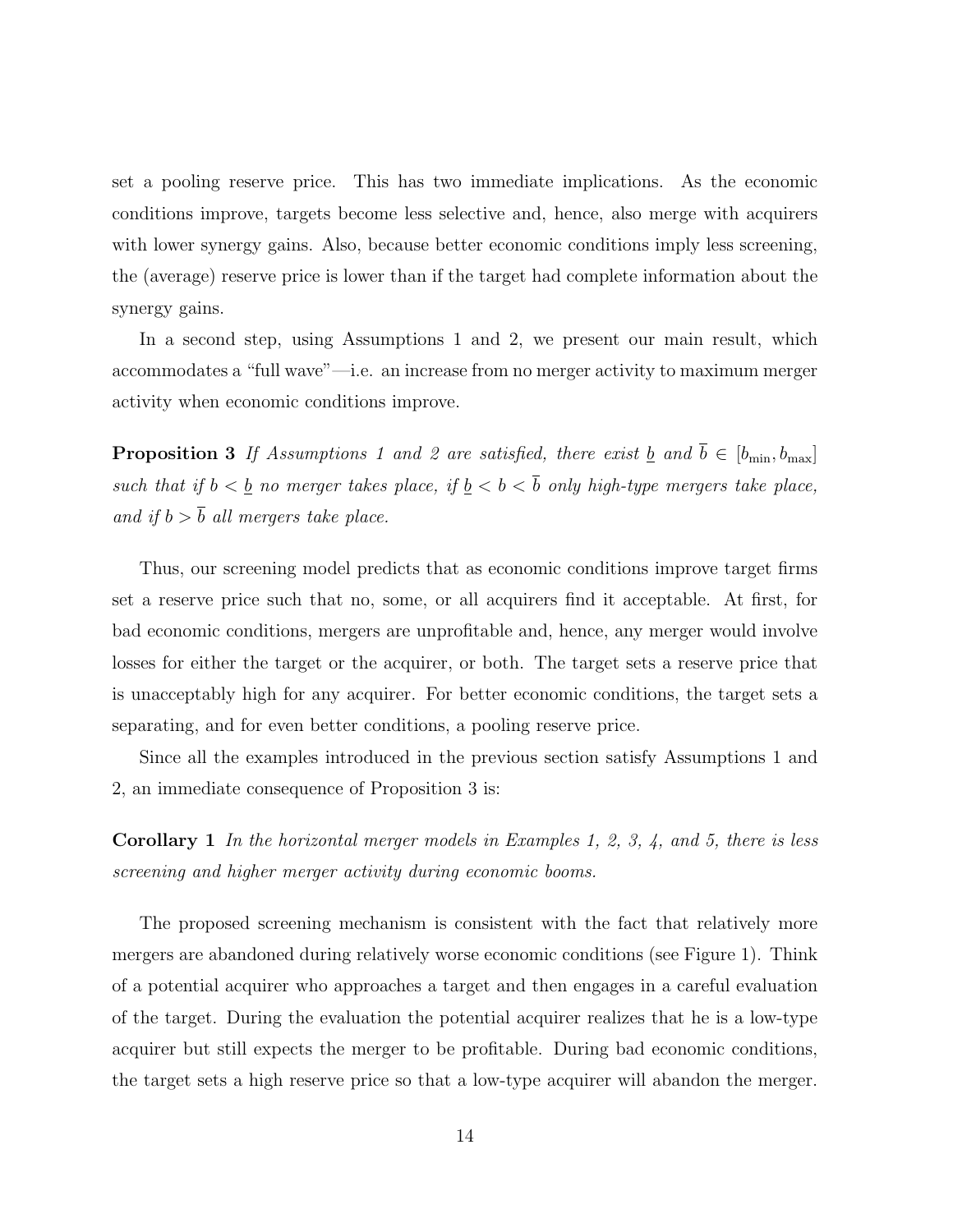In contrast, when the economic conditions are better, the reserve price is chosen so that all potential acquirers find it acceptable. This predicts not only more mergers but also that fewer previously initiated mergers are abandoned.

#### III(ii). MULTIPLE BIDDERS

Andrade et al. [2001] describe the prototypical takeover in the 1990s as a transaction with one publicly bidding firm. Boone and Mulherin [2007], however, report that around half of the 400 transactions in their 1990s sample were privately auctioned among multiple bidders prior to the public announcement of takeover bids. In this subsection, we extend our model to accommodate for multiple bidders. Motivated by evidence, we take the number of potential bidders as an exogenous factor that is independent of economic conditions.<sup>19</sup>

Suppose there are n potential bidders and that the efficiency gains from a merger are independently distributed across these bidders. With probability  $q$  the potential bidder is of a high type and with probability  $1 - q$  of a low type. This setup rules out externalities between bidders, which would arise naturally if both potential acquirers and the target compete in the same industry—we briefly discuss this case afterwards. For simplicity, we model the takeover process as a second-price sealed-bid auction with a publicly known reserve price, which is set by the target. We focus on equilibria in which bidders use weakly undominated bidding strategies in all bidding subgames.

Proposition 4 Consider the case with n potential bidders and no bidding externalities. If Assumptions 1 and 2 are satisfied, there exist  $\underline{b}$  and  $\overline{b}(n) \in [b_{\min}, b_{\max}]$  such that if  $b < \underline{b}$ ,

 $19$ Despite containing the recession of the early 1990s and the economic boom of the mid-to-late 1990s. the proportion of multi-bidder auctions and single-bidder negotiations in Boone and Mulherin's [2007] sample is constant over time. They argue that the choice between a negotiation and an auction depends on the "information costs" of organizing an auction. The costs of giving away confidential information to multiple bidders can outweigh the potentially higher auction revenues. Industry factors such as the level of R&D and product standardization, for instance, are important determinants of these costs (Shleifer and Vishny [1992]).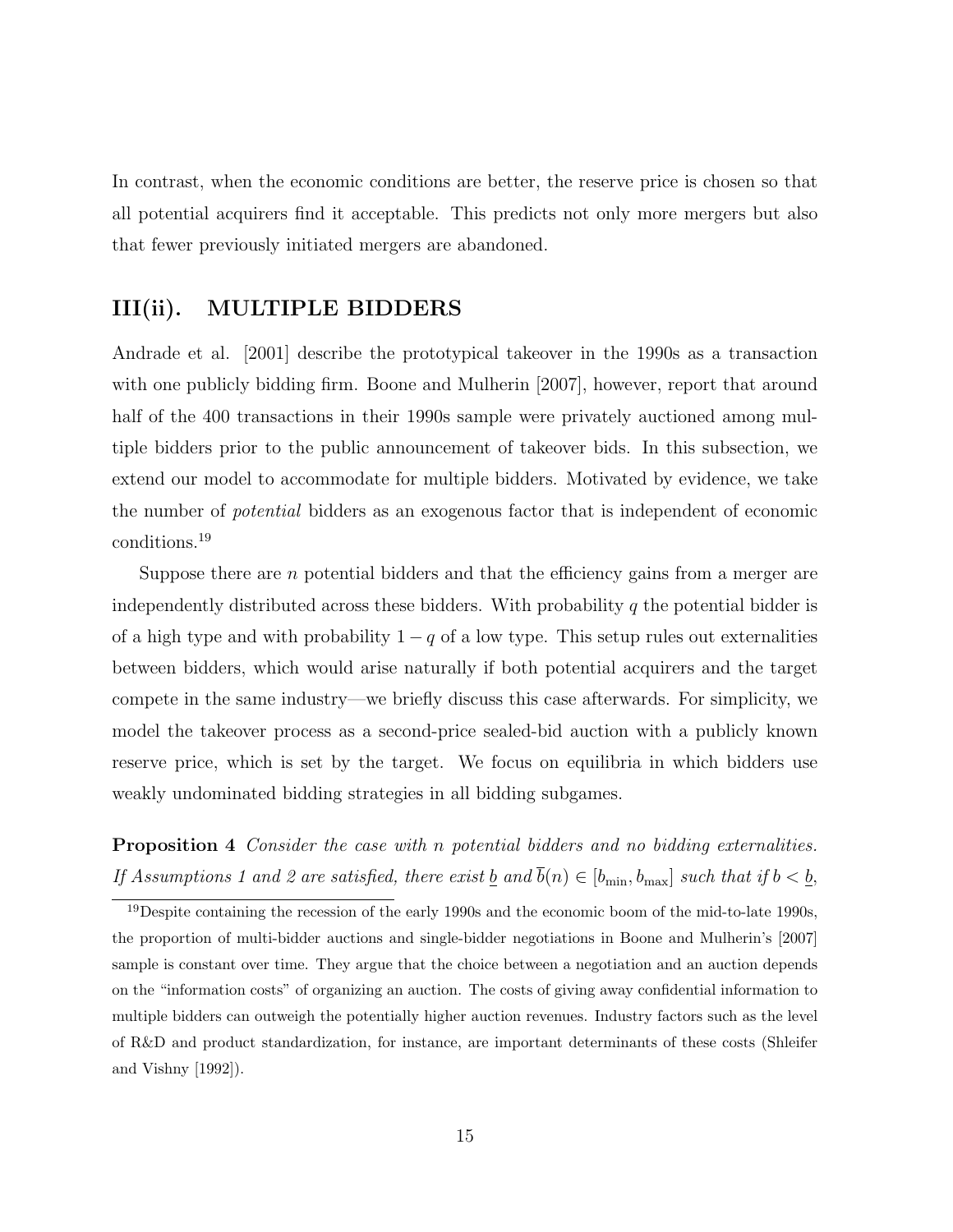no merger takes place, if  $\underline{b} < b < \overline{b}(n)$ , only high-type mergers take place, and if  $b > \overline{b}(n)$ , all mergers take place.

This result allows us to investigate how the thresholds are related to the market conditions via the number of potential bidders. First,  $\underline{b}$  does not depend on the number of potential bidders. When the high-type merger becomes profitable, the target sets the reserve price such that all high types would accept. The choice between separating or pooling, however, depends on the number of potential bidders. There are two effects at play. First, the higher the number of potential bidders, the lower the probability that all of these are of low type; thus, the probability of being able to sell when setting a separating price increases with the number of potential bidders. This effect induces the separating threshold  $\bar{b}(n)$  to decrease with a higher number of potential bidders. Second, the higher the number of potential bidders, the higher the probability that two potential bidders are of high type, which would lead to a beneficial bidding war if a pooling price is set. This effect tends to increase the threshold  $b(n)$  for a higher number of potential bidders. The first effect, however, dominates the second. Intuitively, the possibility of not selling with a separating reserve price is only relevant if all bidders are of low type, whereas a pooling price induces no bidding war both when all bidders are low type and when all but one are of low type. Since the probability of having no bidding war is reduced more slowly as  $n$  increases, separating becomes more attractive.

Corollary 2 Consider the case with n potential bidders and no bidding externalities. While  $\underline{b}$  is independent of n,  $\overline{b}(n)$  is increasing in n.

Fixing the economic condition, the result implies that for a given n the target may prefer to attract a bid from all potential bidders while for a higher  $n$  it may only want to attract high-type bids. Therefore, a higher number of potential bidders, by making a separating reserve price more attractive, can lead to a lower number of completed deals.

Multiple targets. We have assumed that each target has an independent pool of bidders at its disposal, thereby ignoring competition for acquirers. Suppose now, as an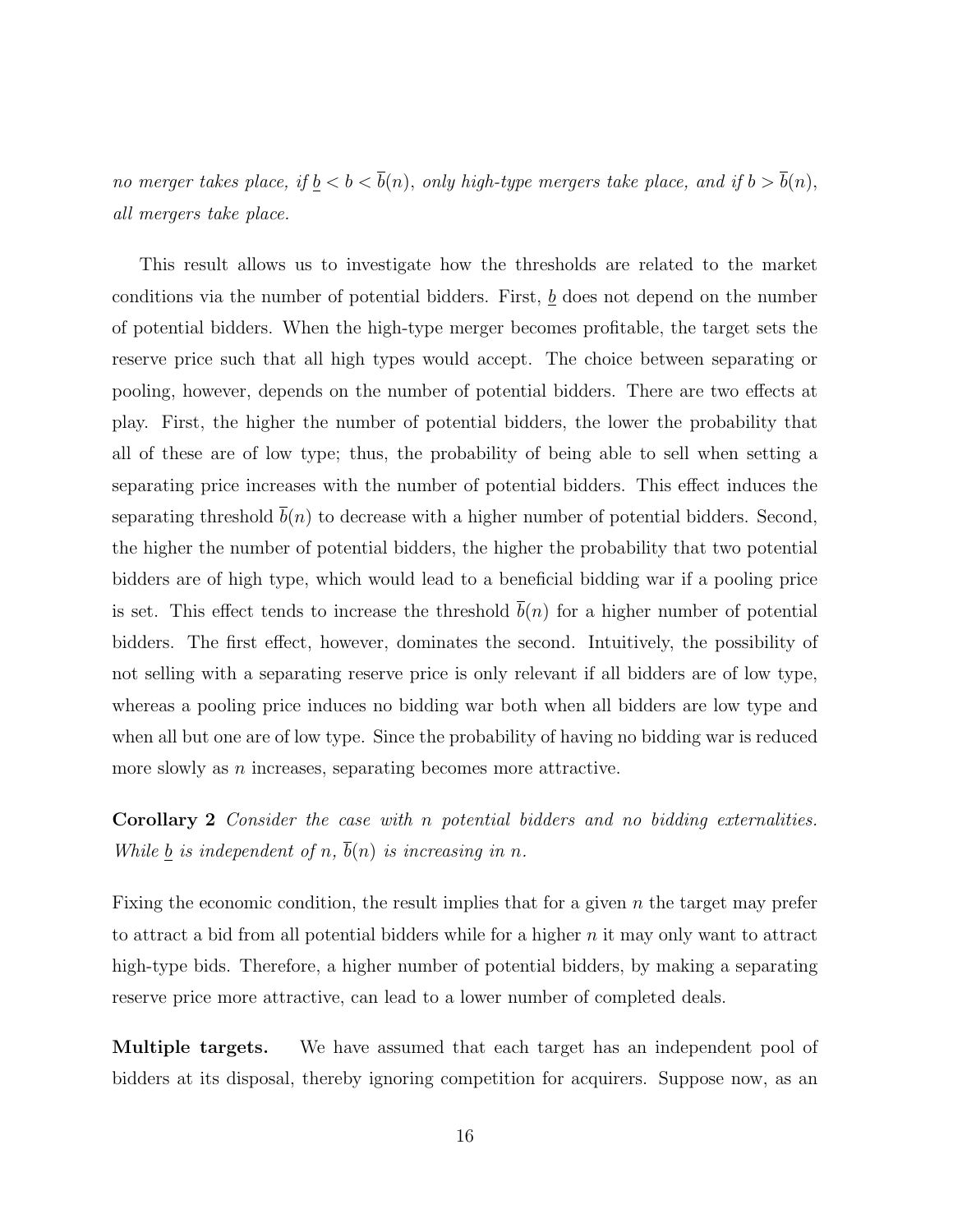example, that two targets face three potential acquirers, which with a given independent probability are an equally good fit with both targets and with the complementary probability an equally low fit with both targets. As before, think of the takeover market as a second-price sealed-bid auction in which targets simultaneously set reserve prices. For better economic conditions, both setting a pooling reserve price is an equilibrium because, as in the single-target case, one wants to ensure a sale if high- and low-type bidders are similar. Instead, if economic conditions are slightly worse, targets must select mixed strategies in equilibrium. Essentially, both targets setting the separating reserve price is not an equilibrium; it would be profitable to undercut the other. One setting the separating and the other the pooling price is not an equilibrium either; if a separating is a best response to a pooling then it is better for the one that sets the pooling to raise the price to just below the separating price.

Overall, while competition between targets reduces the optimality of screening acquirers, partial screening still occurs if the economic conditions are intermediate and screening disappears when conditions improve. The only difference to the single-target case, therefore, is that one cannot rule out that targets also put some positive probability on the pooling price for intermediate conditions. Hence, our main insights and predictions carry over. More generally, as long as the number of bidders outnumbers the number of targets, we hypothesize that our mechanism still holds: for bad enough economic conditions no merger occurs, for intermediate conditions targets (partially) screen, and for high enough economic conditions, all targets prefer to set a pooling reserve price.<sup>20</sup>

Externalities. We have abstracted from externalities between the potential acquirers. Takeover games with product market externalities are subtle (Jehiel and Moldovanu  $[2000]$ ) and have been extensively discussed in the merger literature.<sup>21</sup> We briefly identify some conditions under which our single-target results extend to the case of externalities.

<sup>&</sup>lt;sup>20</sup>On the other hand, if the competition between targets becomes too fierce—e.g if there are two targets and only one potential bidder—then Bertrand-type reasoning implies that targets set a reserve price  $\pi^T(b)$ and all profitable mergers occur.

<sup>&</sup>lt;sup>21</sup>Even absent screening considerations, either profitable mergers might not occur (Inderst and Wey [2004]) or unprofitable mergers might occur (Fridolfsson and Stennek [2005]).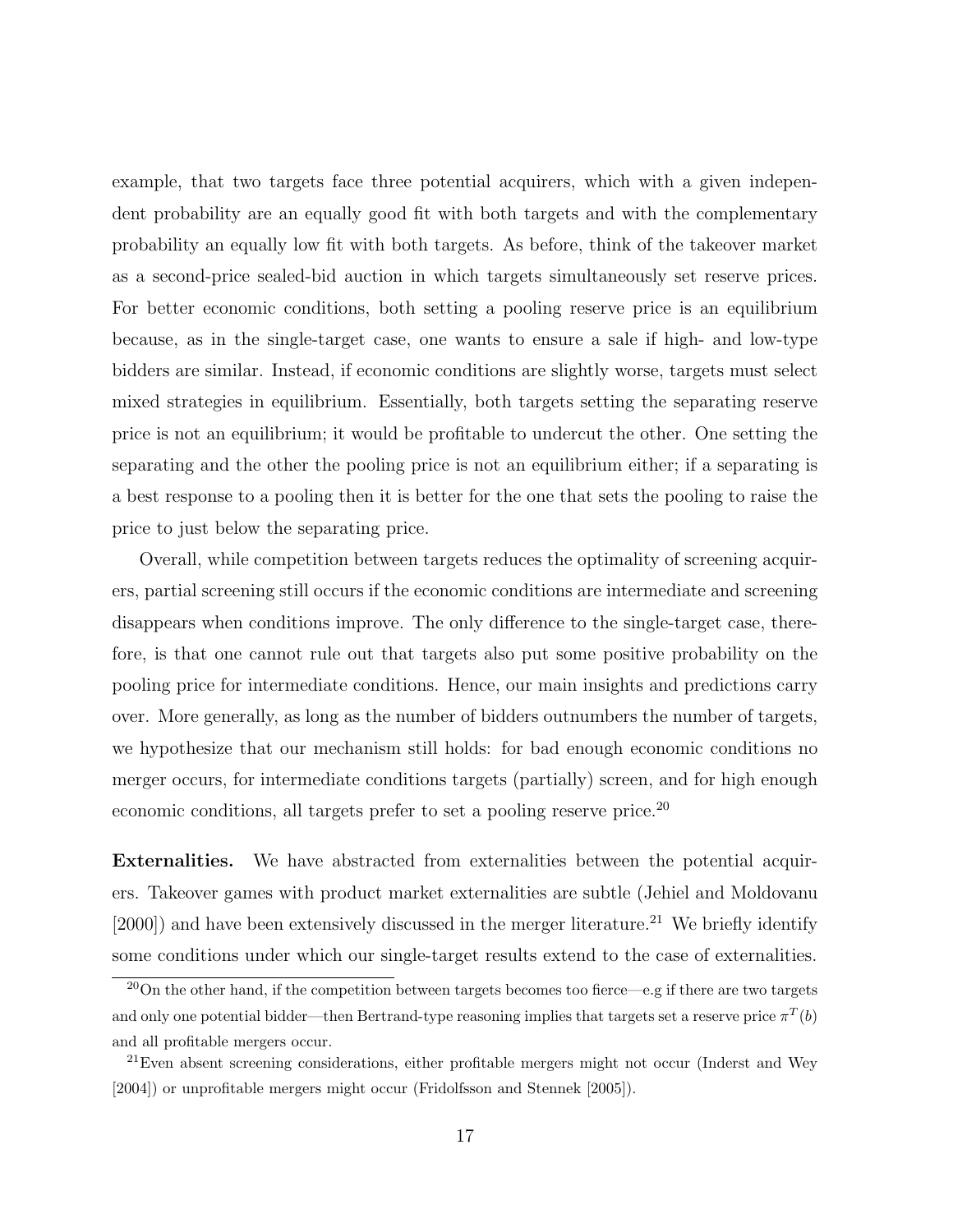Consider first the case of negative externalities between bidders. As compared to the case of no externalities, acquirers have a higher willingness to pay for the target since becoming an outsider is now worse. This entices acquirers to submit higher bids, increasing the revenues for the target, both if it sets a pooling or a separating reserve price. Moreover, not only the bids but also the separating reserve price might be higher. But, as we formally show in Banal-Estañol et al. [2009], if one compares the target revenues in both cases, there exists again a critical level of the economic condition above which the target prefers a pooling reserve price and below which it prefers a separating reserve price. Thus, better economic conditions again lead to higher merger activity.

Consider now the other polar case in which there are large positive externalities. In this case, there always exists an asymmetric equilibrium in which at most one bidder submits a bid.<sup>22</sup> Intuitively, large positive externalities ensure that if a bidder believes that the rival submits a bid, then it is strictly better to stay an outsider. Indeed, the maximum rent that one can obtain by taking over the target is still lower than the profits of being an outsider. If such an equilibrium is played for all economic conditions, then our results from the single bidder case carry over unchanged.

# IV. EMPIRICAL PREDICTIONS

In this section, we highlight the observational consequences of our model, contrast our predictions with those from existing theories, and indicate the cases where existing theories are inconclusive. We furthermore discuss how our predictions match existing empirical evidence.<sup>23</sup> We first relate the relative use of defense tactics and the occurrence of merger

 $^{22}$ Despite the fact that such asymmetric equilibria require coordination among bidders, they might be more reasonable than symmetric ones in this setting because it can be in the target's interest to favor one buyer over another.

<sup>&</sup>lt;sup>23</sup>Some empirical evidence is based on merger waves that coincide with periods of high stock markets. These stock market booms, however, are (highly) correlated with economic booms as e.g. Jovanovic and Rousseau [2001] indicate. Moreover, most of the cited evidence is based on merger event studies, and we assume that the stock market reaction to the event of the merger reveals the potential of the merger. However, event studies may suffer from the fact that the merger-event might reveal other information.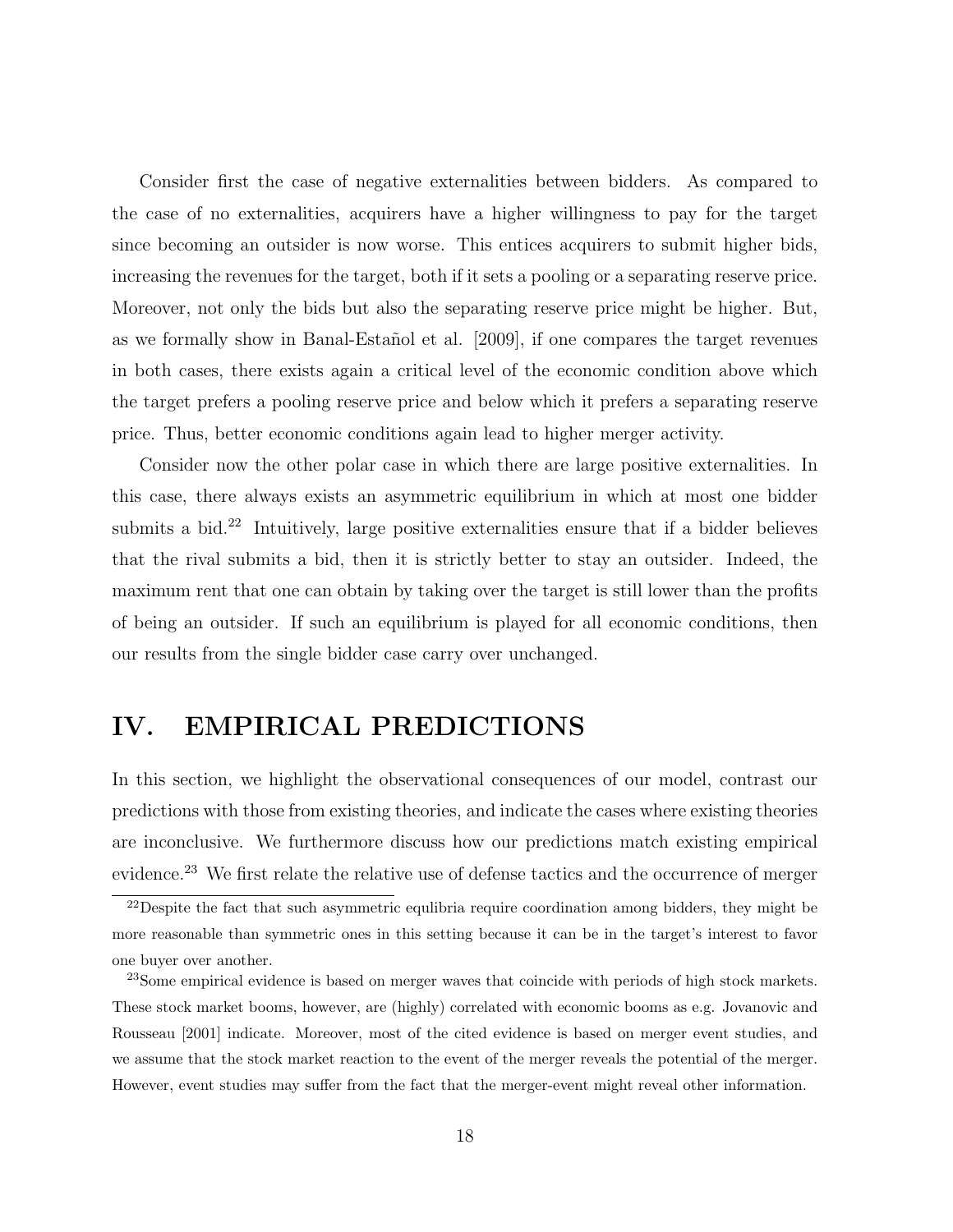abandonments to the economic cycle. From the perspective of economic shock theories, it is unclear why targets would use defense tactics relatively more often in downturns, since acquirers themselves would not initiate mergers when they generate no economic surplus. Similarly, misvaluation theories predict that acquirers themselves would not initiate mergers unless their stocks are overvalued, and thus it is unclear why defense tactics should be employed relatively more often during recessions.

**Prediction 1** Targets use defense tactics relatively more often during economic downturns, i.e. screen more, which leads to relatively more initiated mergers being abandoned.

For relatively worse economic conditions, the target prefers to set a separating reserve price (Proposition 2) and we expect that, relative to the number of initiated mergers, defense tactics are employed more often. Comment and Schwert [1995] show that the use of defense tactics may induce potential acquirers to abandon proposed mergers. As a result, we therefore predict the observation of more abandoned mergers during downturns. Indeed, as mentioned before, this is consistent with empirical evidence for the US in the period 1990-2005. As shown in Figure 1, relatively more initiated mergers were abandoned in periods with lower quarterly growth. Our model, thus, predicts a combination of these two empirical observations; defense tactics are employed more often in economic downturns, leading to relatively more abandoned mergers.

Second, the target sets a separating reserve price in downturns and a pooling one in booms. As a consequence, we predict that the acquirers earn, on average, more rents during booms because the high-type bidders extract positive rents; this relationship is inversed for targets. It is again unclear what existing theories would predict. For example, in the misvaluation theory by Rhodes-Kropf and Viswanathan [2004], if there is only one (potential) bidder, the acquirer would extract the entire surplus. With multiple bidders, when there is more variance in valuations, the winning bidder should on average receive a higher information rent; on the other hand, if the average valuation of bidders is relatively higher to that of the target, the target benefits more from selling the firm. Similarly, the economic shock theory of Jovanovic and Rousseau [2002] assumes that technological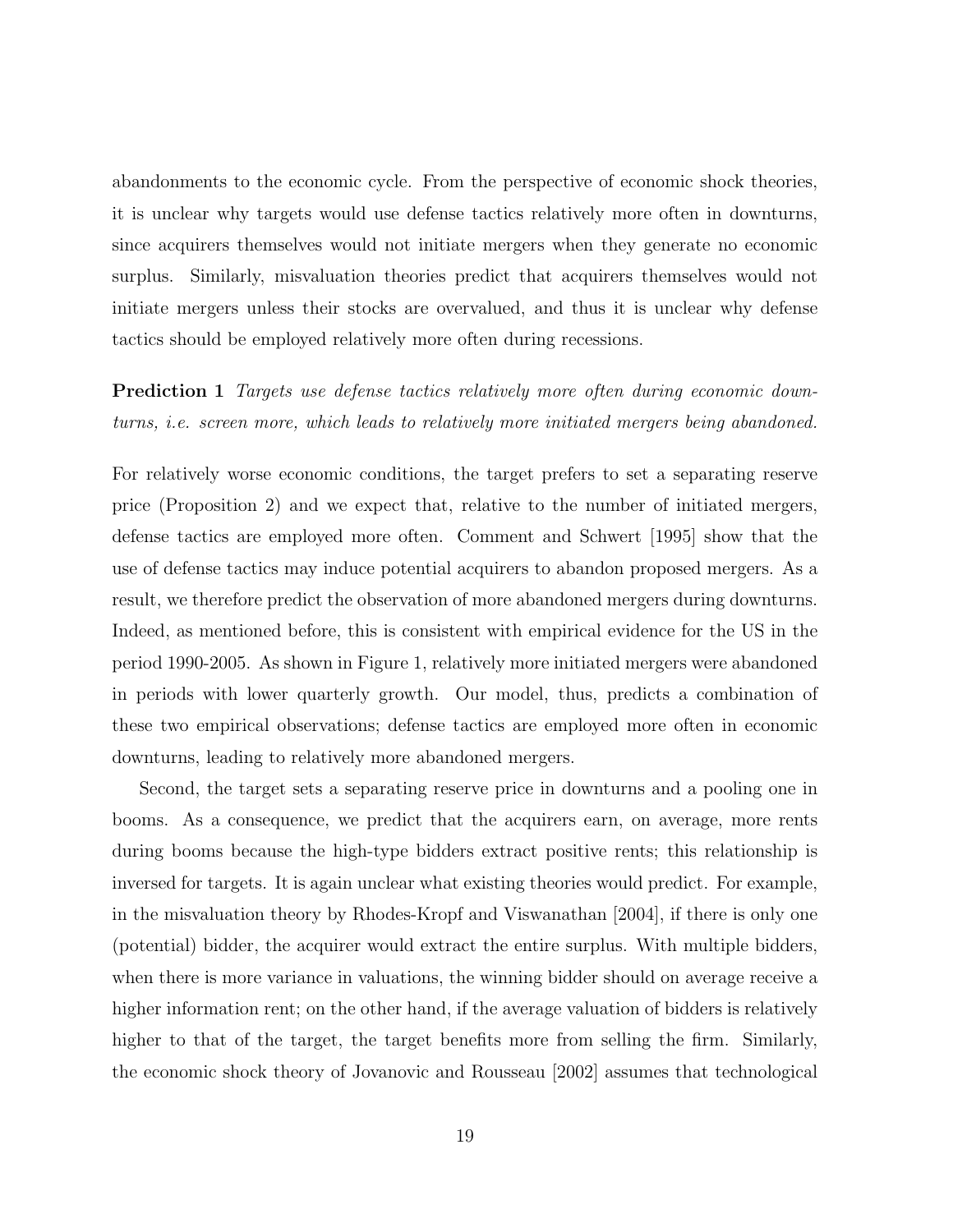shocks induce higher ex-ante differences between firms. This may—or may not—lead to a higher share of the surplus for the acquirers.

Prediction 2 During economic booms, acquirers extract a larger share of the merger surplus than during economic downturns. Targets, in contrast, extract a larger share in economic downturns.

There is evidence that in a merger wave bidders gain, on average, higher abnormal returns than bidders outside waves. For different specifications of merger waves, Harford [2003], Gugler et al. [2006] and Rosen [2006] discover that an acquirer's short-term stock prices are more likely to increase when a merger is announced in a "hot" merger market. To our knowledge, however, there is no direct evidence on how much targets earn along the business cycle. Therefore, a more complete test would be to analyze whether the merger surplus between acquirer and target is divided differently when economic conditions change.

And third, for better economic conditions, both high- and low-type acquirers are accepted by the target. This lack of screening induces the average quality of consummated mergers to be lower when compared with worse economic conditions.

**Prediction 3** During economic upswings, mergers are on average technologically less efficient than during economic downturns.

This prediction contrasts with economic shock theories, which predict that better economic conditions lead to more efficiency gains from merging, e.g. due to economies of scale (Lambrecht [2004]) or more efficient firms overturning less efficient firms (Jovanovic and Rousseau [2002]). This prediction, however, coincides with misvaluation theories, which argue that merger intensity correlates with market misvaluation (or "overvaluation"). Rhodes-Kropf et al. [2005] find in an empirical study evidence for misvaluation theories, but state that: "An alternative explanation [of our empirical findings] is that aggregate merger intensity spikes when short-run growth opportunities are high. However, the long-run growth opportunities go in the opposite direction; they are negatively associated with merger intensities." This explanation is consistent with our mechanism if one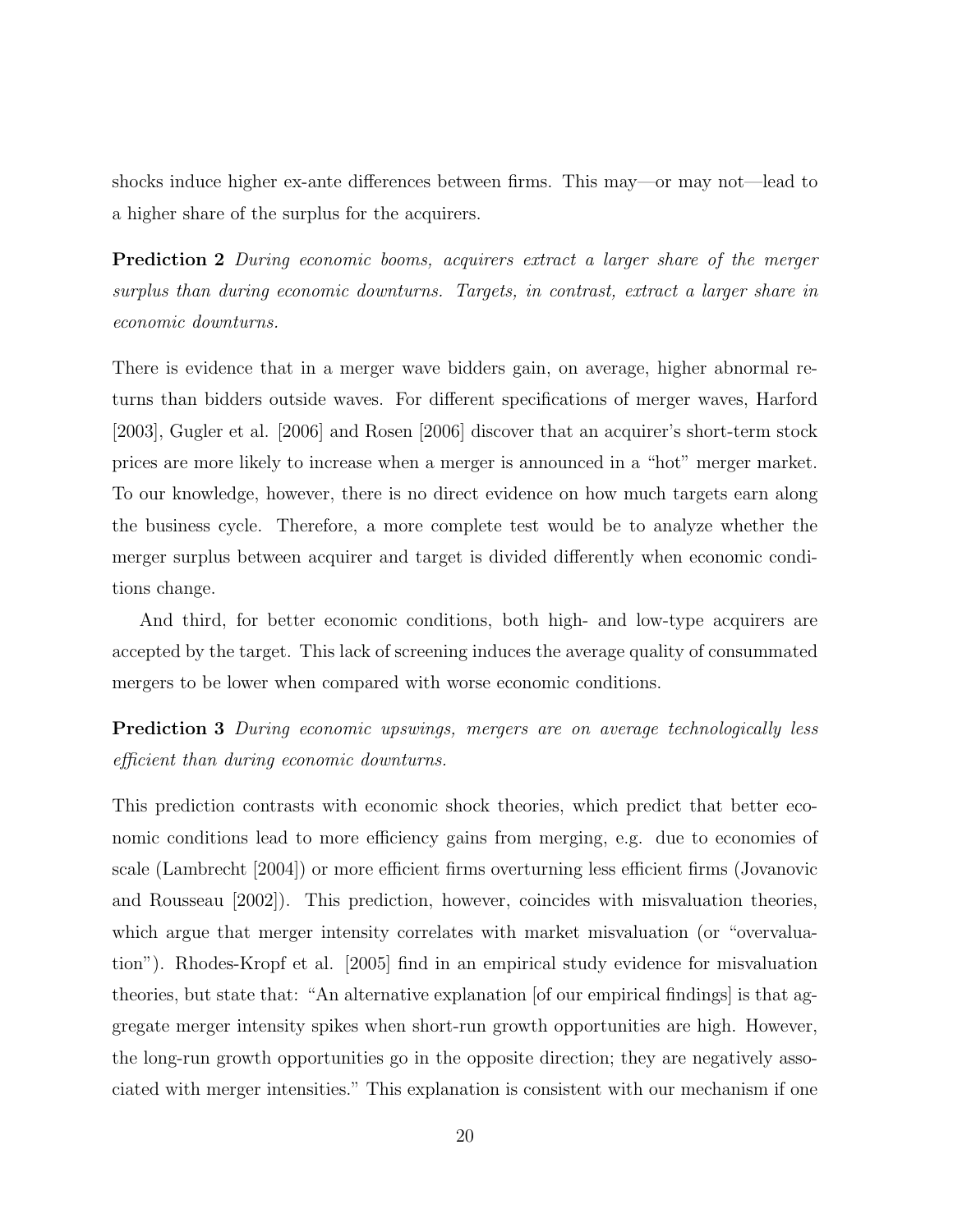relates short-run growth opportunities with economic conditions and long-term growth opportunities with a firm's efficiency.

A direct test would be to measure both pre- and post-merger productivity differences and compare these between economic upswings and downturns. To our knowledge, this test has not yet been directly performed.<sup>24</sup> But one can indirectly relate this prediction with evidence related to firms' stock market performance in the long-run, given that we expect less efficient mergers to perform worse in the long term.<sup>25</sup> For different specifications of merger waves, Harford [2003], Gugler et al. [2006] and Rosen [2006] demonstrate that, in the long-term, wave-mergers perform significantly worse than non-wave mergers. Furthermore, our model is consistent with the finding of Carow et al. [2004] that low-type mergers during waves are less efficient than non-merging firms.

# V. CONCLUSIONS

We constructed a model in which the target, by setting a binding reserve price, screens the acquirer on the effectiveness of realizing synergy gains. We argued that in favorable economic environments efficiency gains are relatively less important in realizing merger profits, leading high-synergy mergers to be more similar to less fitting ones. We also showed that this would be predicted by most of the commonly used horizontal merger models. Then, as economic conditions improve, screening out relatively less-fitting acquirers becomes less desirable. Our mechanism, thus, can explain how a positive change in economic fundamentals may generate a spike in merger activity—in line with the observed procyclicality of merger waves. Our results furthermore extend to the case in which several acquirers can bid for the target.

 $^{24}$ It must be added that Harford [2005] finds a positive effect for wave-mergers on expected long-term performance. He, however, compares specialists' forecasts right before and right after the merger. A priori, though, specialists' forecasts should be as positive as merging firms at the time of merging.

<sup>&</sup>lt;sup>25</sup>A natural question to ask is why acquirers do not take this into account, and therefore do not refrain from merging. One can extend our framework to account for the possibility that acquirers correctly foresee that current boom periods may be followed by normal periods in the future. Given that future payoffs are discounted, it is easy to argue that our mechanism still survives.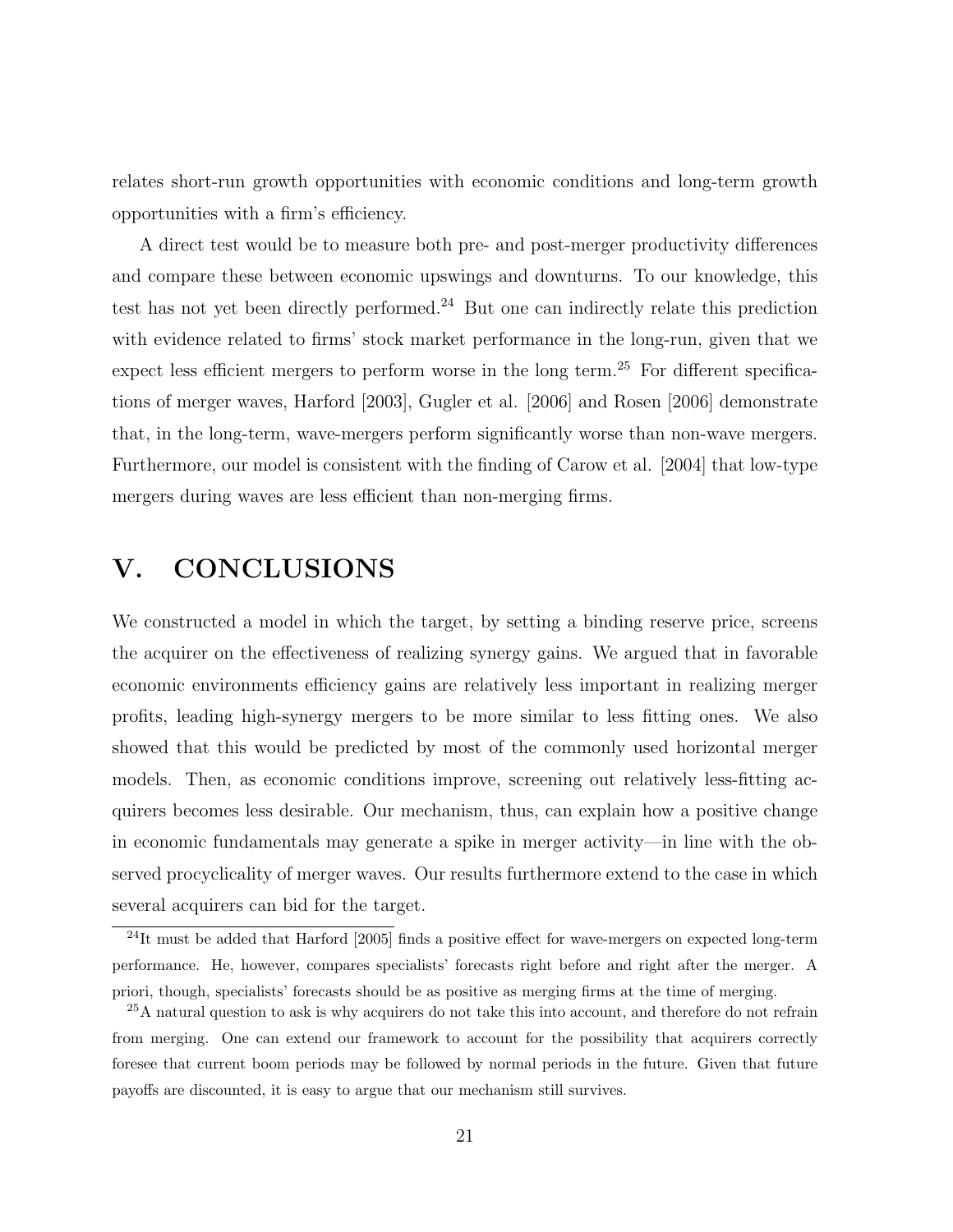Our screening explanation is not only consistent with a variety of stylized facts about takeovers but also generates a number of novel testable predictions—all of which are based on targets' incentives to screen more during economic downturns. Among these is the prognosis that targets are more likely to rely on defense tactics when economic conditions are relatively worse, which should lead to relatively more initiated mergers being abandoned. We also predict that targets extract a larger share of the merger surplus in economic downturns than during economic booms, and that this relationship is inversed for acquirers. Also, worse conditions induce less acquirers to actively participate in the bidding for a target, given that the reserve price set by the target will be relatively higher.

Other economic shock theories also find pro-cyclical merger clustering. Our screening model, however, differs from these models mainly on two accounts. First, our mechanism predicts that, even when all mergers are profitable, a target may screen acquirers and thereby reject some profitable merger proposals. Second, in contrast to other economic shock theories, our wave-mergers are on average less efficient. Given the high correlation between economic and stock market booms, however, our prediction of less efficient wavemergers coincides with those of misvaluation theories (see Shleifer and Vishny [2003] and Rhodes-Kropf and Viswanathan [2004]). In contrast to misvaluation theories, we do not rely on systematic stock market misvaluations to predict that wave mergers are less efficient. Also, existing misvaluation theories make no clear predictions regarding the sharing of merger rents and the use of defense tactics.

The outcome in our takeover process might be inefficient. For intermediate economic conditions, the target sets a separating reserve price that is only accepted by the high-type acquirers, despite the fact that all mergers are profitable. Better screening instruments might be available. For example, targets can also allow acquirers to pay in shares of the newly merged firm, giving targets the possibility to offer a menu of prices.<sup>26</sup> A

 $^{26}$ Brusco et al. [2007] find that an optimal mechanism can be implemented by both merging firms dividing the shares of the new merger-entity. Although this is jointly efficient, however, it is not the best outcome for the target. Therefore, when the target has the possibility to maximize its own expected surplus by setting a reserve price, it should not choose 100% shares as payment.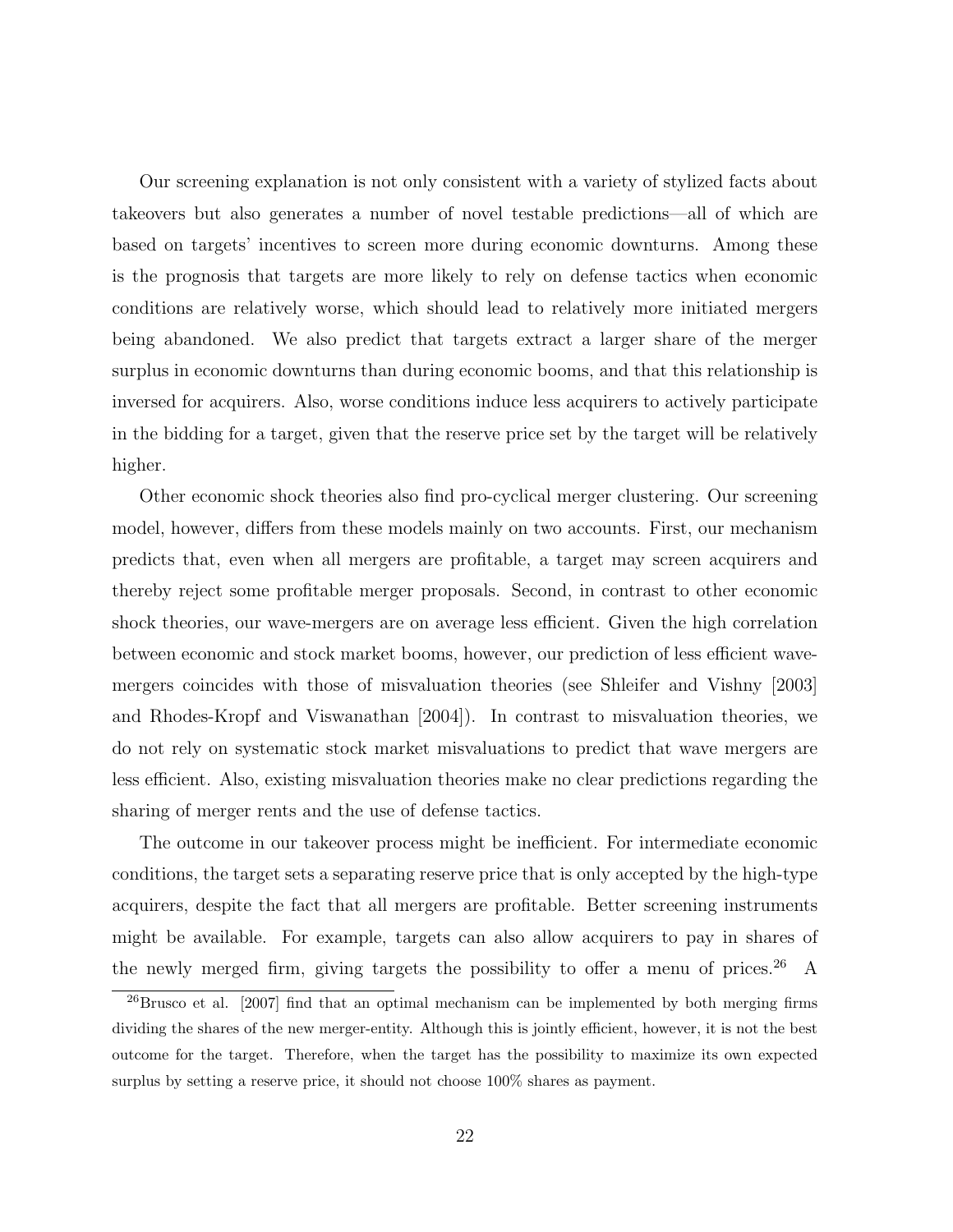low-type acquirer would then pay partly in shares while a high-type acquirer would pay fully in cash, giving it the right to 100% of the future earnings. This scheme would allow a target to sell to both types of acquirers, while still capturing some of the extra benefits if the acquirer is of a high type. In Banal-Estañol et al. [2009] we prove formally that under the optimal menu, our main result still holds. In addition, we predict that relatively more share-financed (low-type) mergers occur during booms. We thus provide an alternative logic to misvaluation theories, which explain this stylized fact by arguing that firms use relatively more stock as "acquisition currency" during high merger-activity periods because overvalued acquirers prefer to finance merger deals with stocks.

As most other models of merger waves, our theory is essentially *non-strategic* in the sense that the desirability of a potential merger is unaffected by other takeovers. Our merger wave is induced by an exogenous shift in the economic environment—an upward shift in the market demand—that simultaneously changes all merger conditions and makes screening by targets less desirable. While a dynamic takeover model is beyond the scope of the current paper, strategic elements can be included in our setting. For example, if all mergers take place in the same industry, screening may be less important in subsequent mergers. This effect would, for example, arise if high-type acquirers move early so that the probability of facing a high-type acquirer, and therefore the benefit of screening, is lower in later mergers. We leave a full investigation of this question to future research.

# Appendix

### Proof of Proposition 1

This follows from lengthy but straightforward algebra, which is available on the webpage of the Journal of Industrial Economics. Q.E.D.

#### Proof of Propositions 2 and 3

The statements are particular cases of Proposition 4, which is shown below. Q.E.D.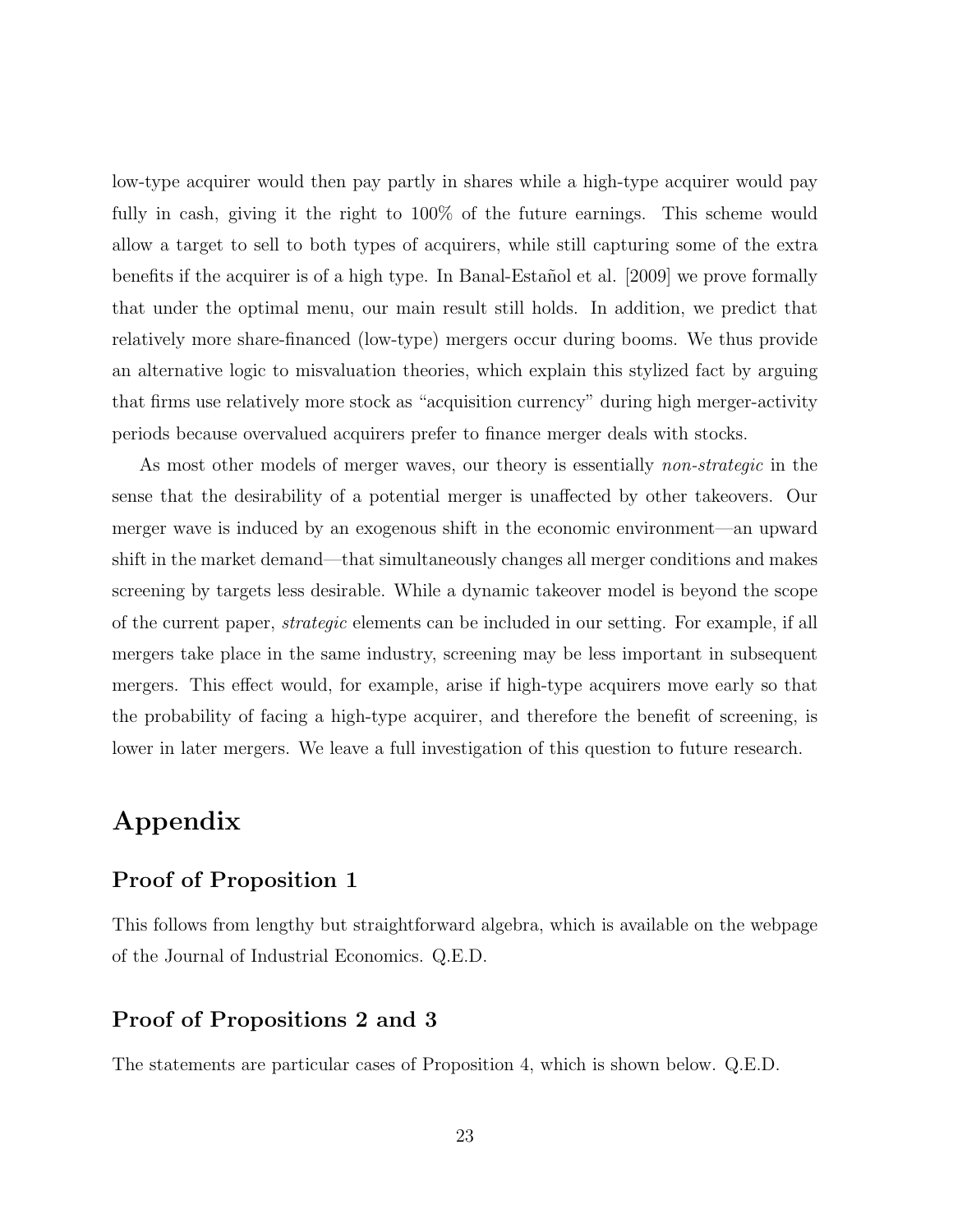### Proof of Proposition 4

Denote the net value of the merger to the acquirer as  $\hat{\pi}^H(b) \equiv \pi^H(b) - \pi^A(b)$  if she is a high type and as  $\hat{\pi}^L(b) \equiv \pi^L(b) - \pi^A(b)$  is she is a low type. The target can set either (i) a reserve price,  $r \leq \hat{\pi}^{L}(b)$ ; (ii)  $r \in (\hat{\pi}^{L}(b), \hat{\pi}^{H}(b)]$ ; or (iii)  $r > \hat{\pi}^{H}(b)$ . In case (i), the reserve price is "pooling"  $r^p$ ; an optimal pooling reserve price is equal to  $\hat{\pi}^L(b)$  in the single-bidder case but, since bidders bid their net value for  $n \geq 2$ , is indeterminant for the multiple-bidder case because any reserve price below  $\hat{\pi}^L(b)$  ensures a sale at a price no lower than  $\hat{\pi}^L(b)$ . Using that bidders bid their net value, the revenue for the target when setting an optimal pooling reserve price is

$$
\[1 - (1 - q)^n - n(1 - q)^{n-1}q\]\hat{\pi}^H(b) + \[(1 - q)^n + n(1 - q)^{n-1}q\]\hat{\pi}^L(b).
$$

That is, the target obtains the willingness to pay of a low-type acquirer whenever there is at most one high-type acquirer and that of a high-type acquirer otherwise.

We now establish that within case (ii) it is always optimal to set the "separating" reserve price at the upper limit of the interval,  $r^s = \hat{\pi}^H(b)$ . The target's expected profits are

$$
(1-q)^{n} \pi^{T}(b) + n(1-q)^{n-1}qr + \left[1 - (1-q)^{n} - n(1-q)^{n-1}q\right] \hat{\pi}^{H}(b),
$$

which are strictly increasing in r. Finally, in case (iii) where the reserve price is "prohibitive",  $r > \hat{\pi}^H(b)$ , the target's profits are  $\pi^T(b)$  as no bidder is willing to submit a bid.

Clearly, a prohibitive reserve price is suboptimal if and only if a high-type merger is profitable (i.e.  $\hat{\pi}^H(b) > \pi^T(b)$  or  $\Delta \pi^H(b) > 0$ ) in which case the target strictly prefers the optimal separating reserve price to a prohibitive one. By Assumption 2, there exists a unique  $\underline{b} \in [b_{min}, b_{max}]$  such that  $b < \underline{b}$  if and only if  $\Delta \pi^H(b) < 0$ . Thus for such b a prohibiting reserve price is optimal and, hence, no merger takes place.

Supposing that a high-type merger is profitable  $(b > b)$ , the target prefers a separating reserve price  $r^s$  to a pooling reserve price  $r^p$  whenever

$$
(1 - (1 - q)^n) \hat{\pi}^H(b) + (1 - q)^n \pi^T(b)
$$
  
\n
$$
\geq [1 - (1 - q)^n - n(1 - q)^{n-1}q] \hat{\pi}^H(b) + [(1 - q)^n + n(1 - q)^{n-1}q] \hat{\pi}^L(b),
$$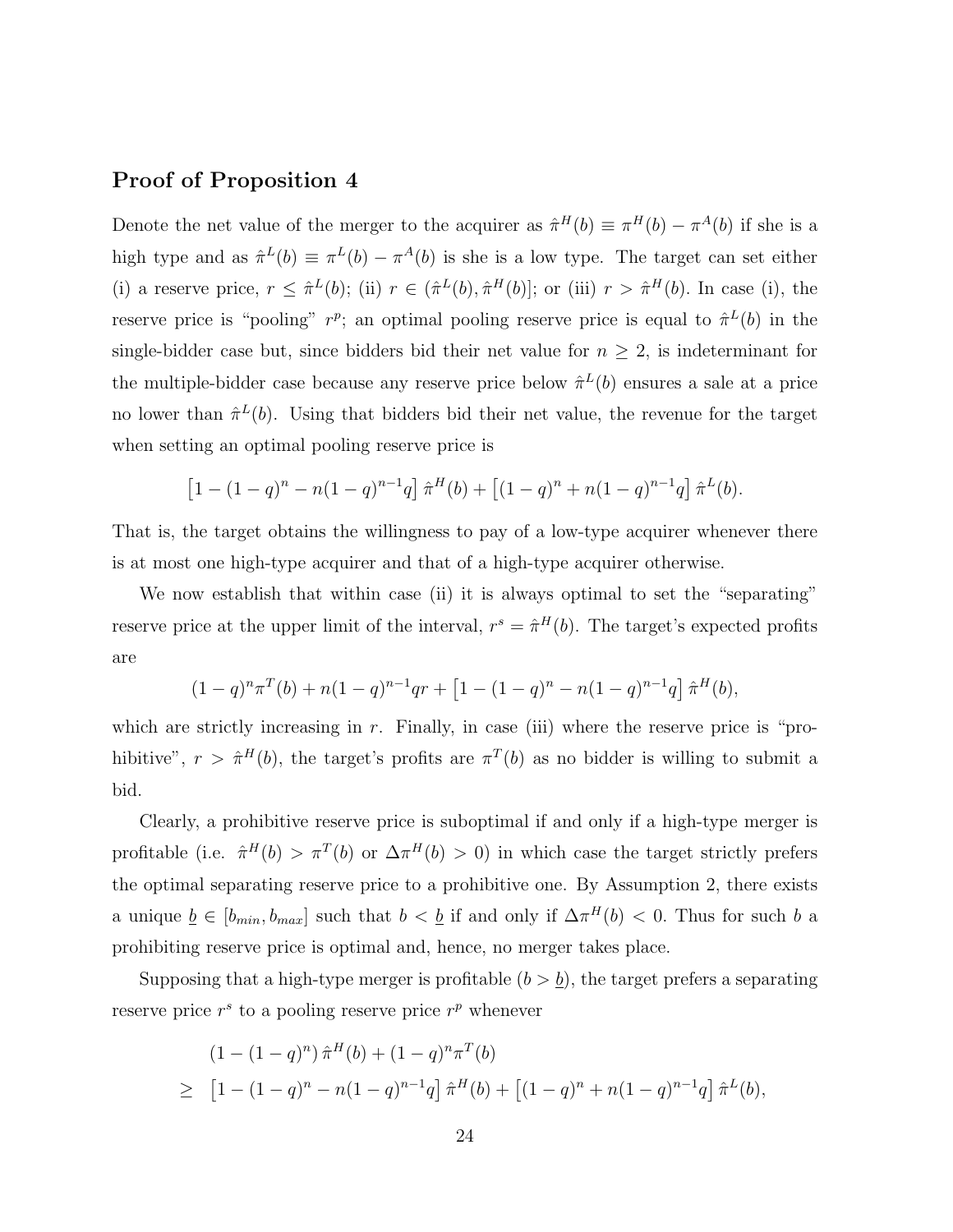which is equivalent to

$$
nq\Delta\pi^{H}(b) \geq [1 - q + nq] \Delta\pi^{L}(b).
$$

Hence, a separating reserve price is preferred if (i)  $\Delta \pi^L(b) \leq 0$  or if (ii)  $\Delta \pi^L(b) > 0$  and

(2) 
$$
\frac{\Delta \pi^H(b)}{\Delta \pi^L(b)} > \frac{1 - q + nq}{nq}.
$$

If  $\Delta \pi^L(b) \leq 0$  for all b then  $\bar{b} = b_{\text{max}}$ . If, instead, there exists b<sup>\*</sup> such that  $\Delta \pi^L(b^*) > 0$ then, by Assumption 1, for any  $b > b^*$ ,  $\Delta \pi^L(b) > 0$ . Again, by Assumption 1, there exists a unique  $\overline{b} \in [\underline{b}, b_{\max}]$  such that if  $\underline{b} < b < \overline{b}$  the target strictly prefers a separating reserve price and if  $b > \overline{b}$  the target strictly prefers a pooling reserve price. Q.E.D.

#### Proof of Corollary 2

It follows from the proof of Proposition 4 that  $\underline{b}$  and  $\overline{b}(n)$  are implicitly defined through

$$
\Delta \pi^H(\underline{b}) = 0 \text{ and } \frac{\Delta \pi^H(\overline{b}(n))}{\Delta \pi^L(\overline{b}(n))} = \frac{1 - q + nq}{nq}.
$$

Since  $(1 - q + nq)/nq$  is decreasing in n, Assumption 1 implies that  $\bar{b}(n)$  is increasing in n. Q.E.D.

### References

- [1] Andrade, G., Mitchell, M. and Stafford, E., 2001, 'New Evidence and Perspectives on Mergers,' Journal of Economic Perspectives, 15, pp. 103-120.
- [2] Andrade G. and Stafford, E., 2004, 'Investigating the Economic Role of Mergers,' Journal of Corporate Finance, 10, pp. 1-36.
- [3] Banal-Esta˜nol A., Heidhues, P., Nitsche, R. and Seldeslachts, J., 2009, 'Screening and Merger Activity,' Working Paper.
- [4] Boone, J., 2000, 'Competition,' Mimeo Tilburg University.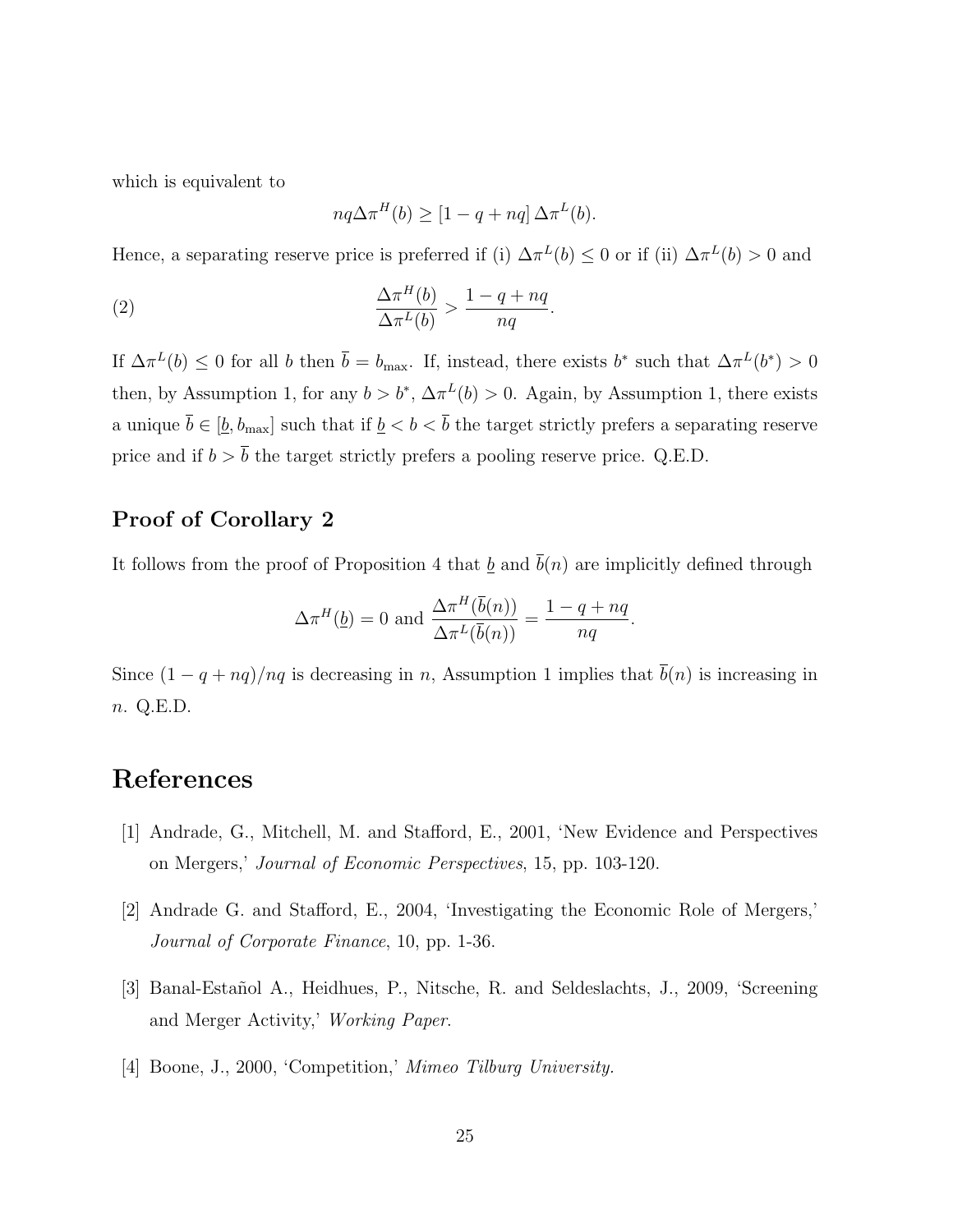- [5] Boone, J., 2008, 'A New Way to Measure Competition,' Economic Journal, 118, pp. 1245-1261.
- [6] Boone, A. and Mulherin, H., 2007, 'How Firms are Sold?,' The Journal of Finance, 62(2), pp. 847-875.
- [7] Brusco, S., Lopomo, G., Robinson, D. and Viswanathan, S., 2007, 'Efficient Mechanisms for Mergers and Acquisition,' International Economic Review, 48(3), pp. 995- 1035.
- [8] Caballero, R. and Hammour, M., 1994, 'The Cleansing Effect of Recessions,' American Economic Review, 84(5), pp. 1350-1368.
- [9] Carow K., Heron, R. and Saxton, T., 2004, 'Do Early Birds Get the Returns? An Empirical Investigation of Early-Mover Advantages in Acquisitions,' Strategic Management Journal, 25, pp. 563-585.
- [10] Comment, R. and Schwert, G.W., 1995, 'Poison or Placebo? Evidence on the Deterrence and Wealth Effects of Modern Anti-Takeover Measures,' Journal of Financial Economics, 39(1), pp. 3-43.
- [11] Cramton P., 1998, 'Auctions and Takeovers,' in: Peter Neuman (ed.), New Palgrave Dictionary of Law and Economics (MacMillan Press, London).
- [12] Deneckere, R. and Davidson, C., 1985, 'Incentives to Form Coalitions with Bertrand Competition,' Rand Journal of Economics, 16, pp. 473-486.
- [13] Dutz, M., 1989, 'Horizontal Mergers in Declining Industries,' International Journal of Industrial Organization, 7, pp. 11-33.
- [14] Eisfeldt, A. and Rampini, A., 2006, 'Capital Reallocation and Liquidity,' Journal of Monetary Economics, 53, pp. 369-399.
- [15] Fauli-Oller, R., 2000, 'Takeover Waves,' Journal of Economics & Management Strategy,  $9(2)$ , pp. 189-210.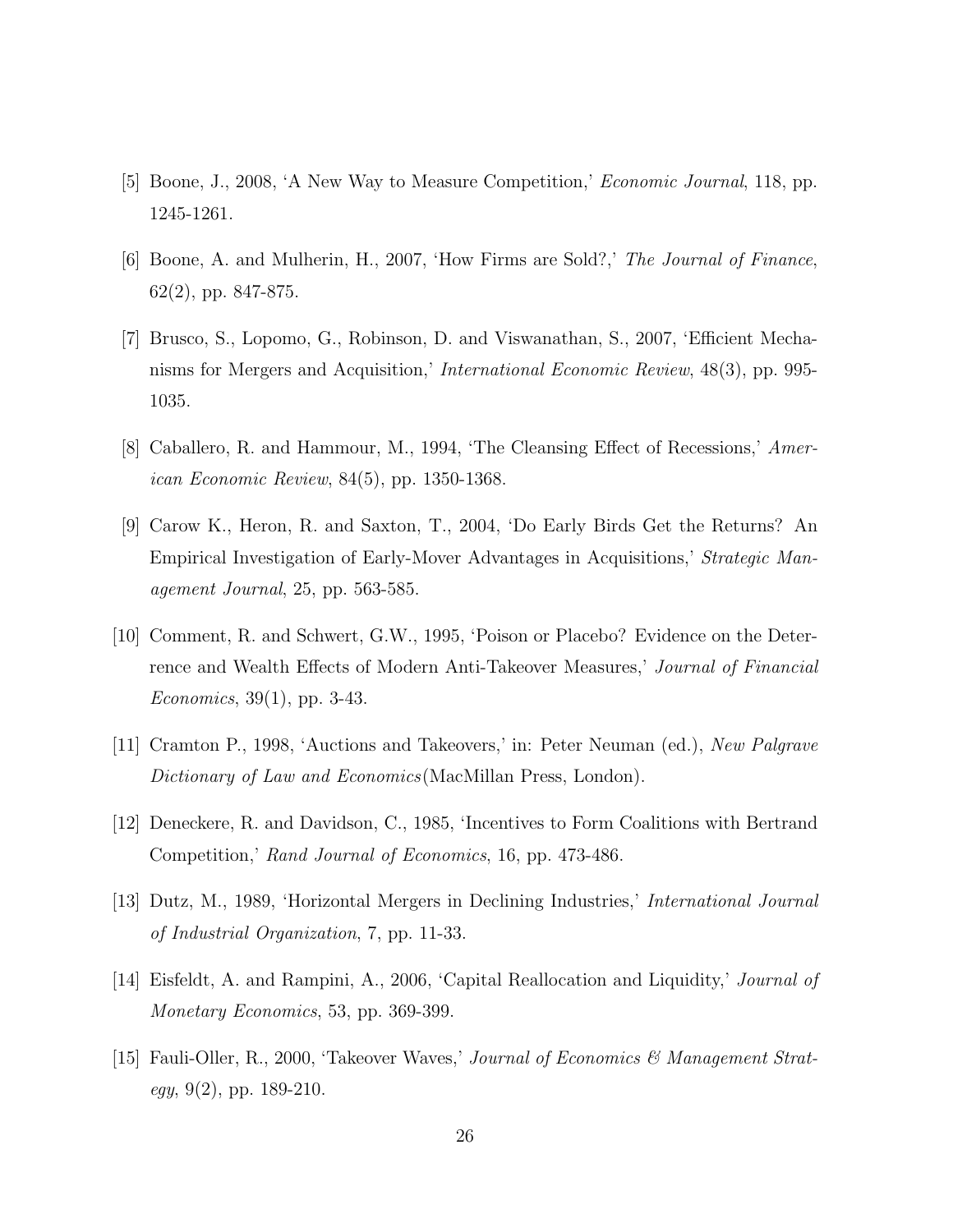- [16] Fridolfsson, S. and Stennek, J., 2005, 'Why Mergers Reduce Profits and Raise Share Prices—A Theory of Preemptive Mergers,' Journal of the European Economic Asso*ciation*,  $3(5)$ , pp.  $1083-1104$ .
- [17] Fuller K., Netter, J. and Stegemoller, M., 2002, 'What Do Returns to Acquiring Firms Tell Us? Evidence from Firms That Make Many Acquisitions,' The Journal of Finance, 57(4), pp. 1763–1793.
- [18] Gugler K., Mueller, D. and Yurtoglu, B., 2006, 'The Determinants of Merger Waves,' Working Paper WZB SP II 2006-01.
- [19] Harford J., 2003, 'Efficient and Distortional Components to Industry Merger Waves,' Mimeo University of Washington.
- [20] Harford J., 2005, 'What Drives Merger Waves?,' Journal of Financial Economics, 77, pp. 529-560.
- [21] Heron, R. and Lie, E., 2006, 'On the Use of Poison Pills and Defensive Payouts by Takeover Targets,' Journal of Business, 79(4), pp. 1783-1807.
- [22] Hirshleifer D. and Titman, S., 1990, 'Large Shareholders and Corporate Control,' Journal of Political Economy, 98(2), pp. 295-324.
- [23] Inderst R. and Wey, C., 2004, 'The Incentives for Takeover in Oligopoly,' International Journal of Industrial Organization, 22, pp. 1067-1089.
- [24] Ivaldi, M., Jullien, B., Rey, P., Seabright, P. and Tirole, J., 2003, 'The Economics of Unilateral Effects,' Report for DG Competition, European Commission.
- [25] Jehiel, P. and Moldovanu, B., 2000, 'Auctions with Downstream Interaction among Buyers,' RAND Journal of Economics, 31(4), pp. 768-791.
- [26] Jovanovic, B. and Rousseau, J., 2001, 'Mergers and Technological Change: 1885- 1998,' Working Paper Vanderbilt University.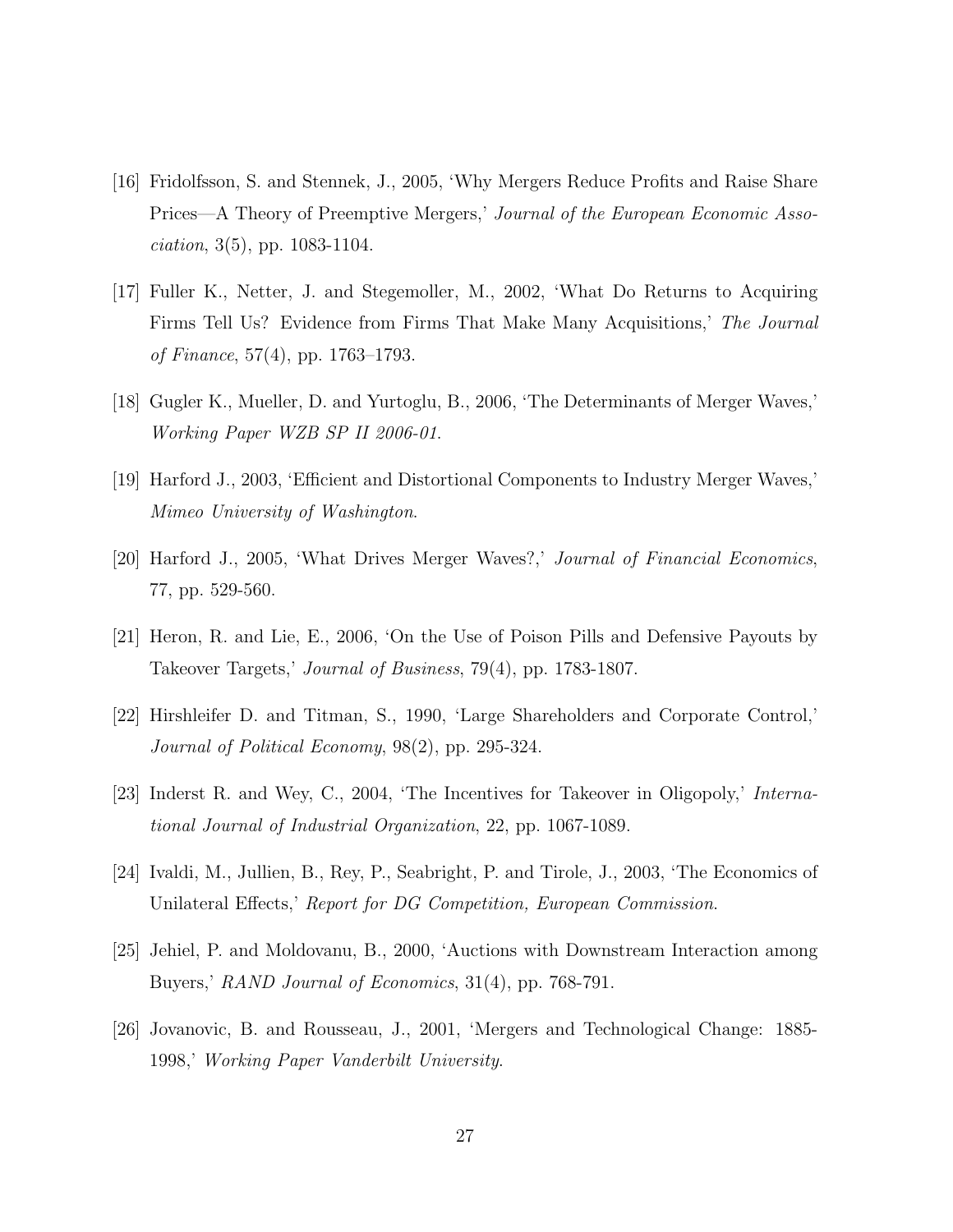- [27] Jovanovic, B. and Rousseau, J., 2002, 'The Q-Theory of Mergers,' American Economic Review, 92(2), pp. 198-204.
- [28] Kwoka, J., 1989, 'The Private Profitability of Horizontal Mergers with Non-Cournot and Maverick Behavior,' International Journal of Industrial Organization, 7, pp. 403-411.
- [29] Lambrecht, B., 2004, 'The Timing and Terms of Mergers Motivated by Economies of Scale,' Journal of Financial Economics, 72(1), pp. 41-62.
- [30] Lambrecht, B. and Myers, S., 2007, 'A Theory of Takeovers and Disinvestment,' Journal of Finance, 62(2), pp. 809-845.
- [31] Lee, Y., 2007, 'The Importance of Reallocations in Cyclical Productivity and Returns to Scale: Evidence from Plant-Level Data', U.S. Bureau of Census CES WP 07-05.
- [32] Maksimovic, V. and Phillips, G., 2001, 'The Market for Corporate Assets: Who Engages in Mergers and Asset Sales and are there Efficiency Gains?', Journal of Finance, 56, pp. 2019-2065.
- [33] Perry, M. and Porter, M., 1985, 'Oligopoly and the Incentive for Horizontal Merger,' American Economic Review, 75, pp. 219-227.
- [34] Povel, P. and Singh, R.(2006), 'Takeover Contests with Asymmetric Bidders', Review of Financial Studies, 19(4), pp. 1399-1431.
- [35] Rhodes-Kropf, M., Robinson, D. and Viswanathan, S., 2005, 'Valuation Waves and Merger Activity: The Empirical Evidence', Journal of Financial Economics, 77 (3), pp. 561-603.
- [36] Rhodes-Kropf, M. and Robinson, D., 2008, 'The Market for Mergers and the Boundaries of the Firm', Journal of Finance, 63, pp. 1169-1211.
- [37] Rhodes-Kropf, M. and Viswanathan, S., 2004, 'Market Valuation and Merger waves,' Journal of Finance, 59, pp. 2685-2718.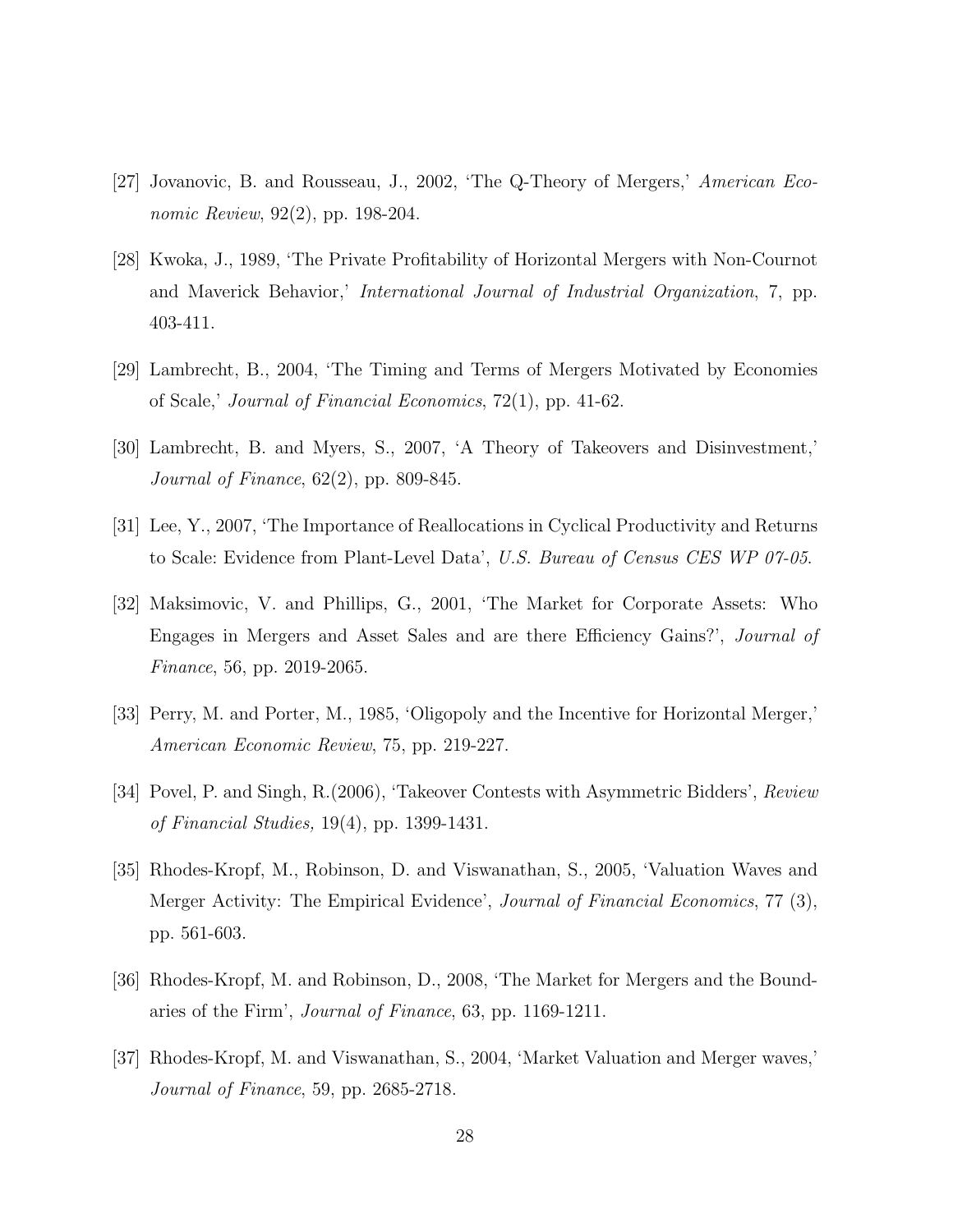- [38] Rosen, R., 2006, 'Merger Momentum and Investor Sentiment: The Stock Market Reaction to Merger Announcements,' Journal of Business, 79, pp. 987-1017.
- [39] Salant S., Switzer, S. and Reynolds, R., 1983, 'Losses due to Merger: The effects of an Exogenous Change in Industry Structure on Cournot-Nash Equilibrium,' Quarterly Journal of Economics, 98, pp. 185-199.
- [40] Shleifer, A. and Vishny, R., 1992, 'Liquidation Values and Debt Capacity: A Market Equilibrium Approach,' Journal of Finance, 47, pp. 1343-1366.
- [41] Shleifer, A. and Vishny, R., 1986, 'Large Shareholders and Corporate Control,' Journal of Political Economy, 94(3), pp. 461-478.
- [42] Shleifer, A. and Vishny, R., 2003, 'Stock Market Driven Acquisitions,' Journal of Financial Economics, 70, pp. 295-311.
- [43] Toxvaerd, F., 2008a, 'Strategic Merger Waves: A Theory of Musical Chairs,' Journal of Economic Theory,  $149(1)$ , pp. 1-26.
- [44] Toxvaerd, F., 2008b, 'Mergers, Diversification and Financial Intermediation,' Mimeo Cambridge University.
- [45] Vives, X., 2002, 'Private Information, Strategic Behavior, and Efficiency in Cournot Markets,' Rand Journal of Economics, 33(3), pp. 361-376.